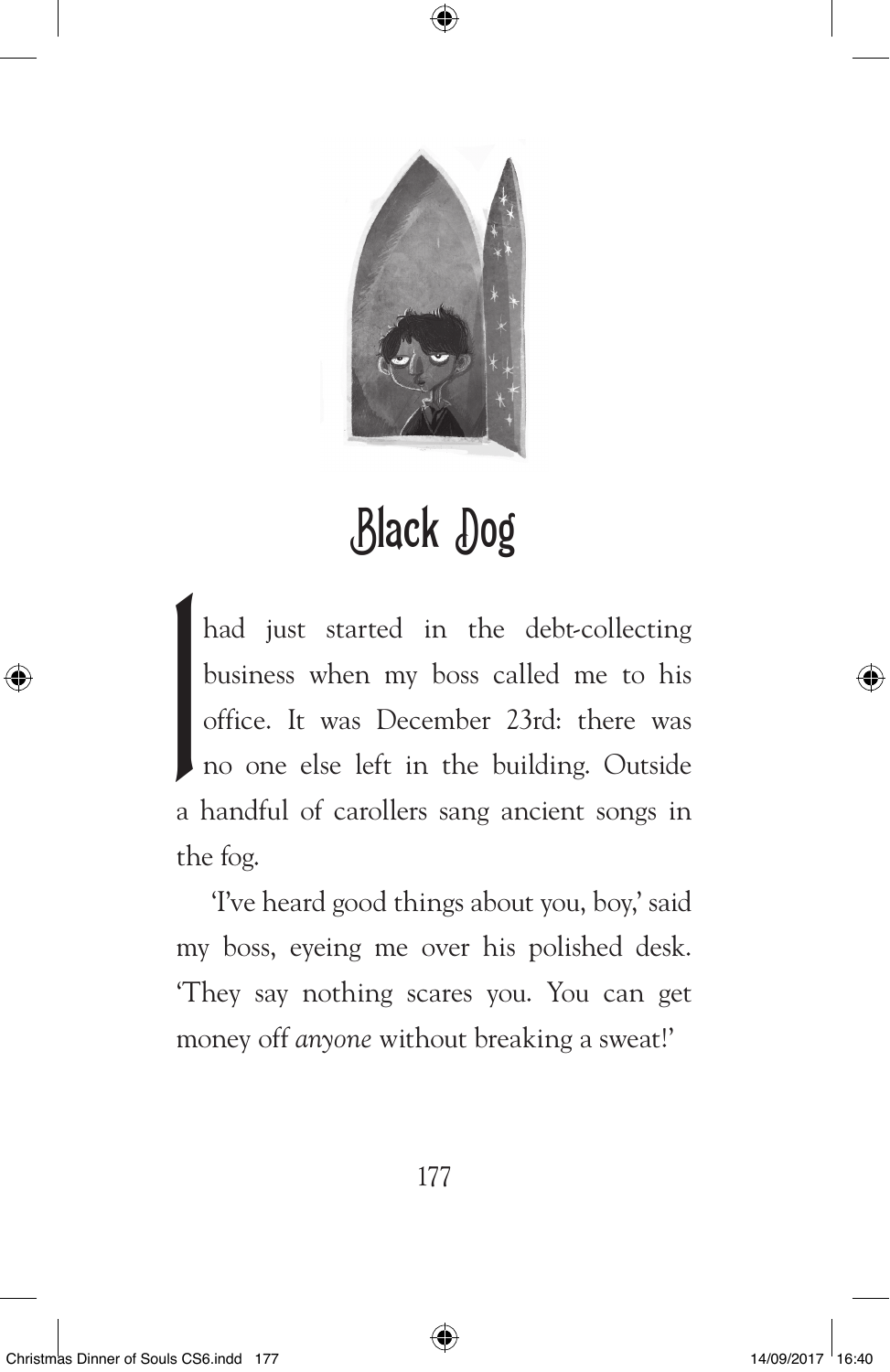It was true – I had worked hard to earn my reputation. When people are frightened of you, they hand over their money much faster.

⊕

'That's exactly what I need for this next job,' said my boss, leaning back in his chair. 'It's a tough one – *very* tough, in fact. Normally I wouldn't ask someone so new to take it on, but all my best men are gone for the holidays.' He thumped a fist on the desk. 'Damn Christmas! You don't have any plans, do you?'

I was going to spend Christmas Day in my bedsit, poisoning the rats. 'Nothing I can't change, sir.'

My boss nodded approvingly. 'Good to hear it! We'll put you on the next train up north before the railway shuts down for Christmas. You'll be on the coast by tomorrow morning!'

I was confused. 'Coast, sir?'

My boss turned to the window. I could see his face in the reflection, peering out the fog.

178

₩

⊛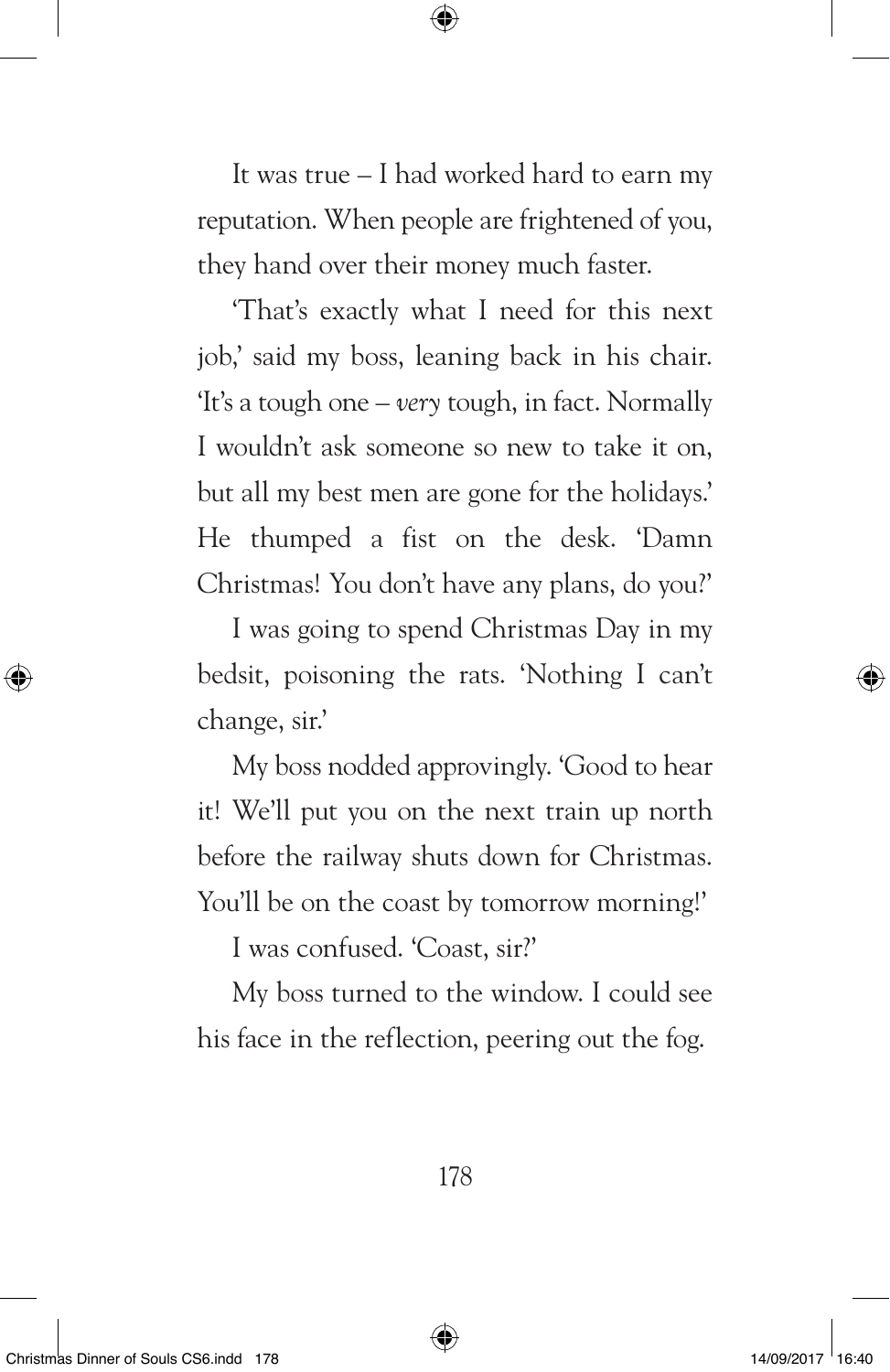'One of our oldest clients died last year. He owed us *thousands –* we've been trying to claim back what we can. We're selling off all his assets, but we're having trouble getting rid of one of the islands he owns – goes by the name of Cu Sith. Ever heard of it?'

⊕

I shook my head.

'Of course you haven't!' My boss laughed. 'No one has – thirty miles off the cold north coast and nothing but water on every side as far as the eye can see. No streets, no trees . . . they don't even have electricity, so far as I can tell. There's only one family left, but it seems no one wants to buy the island while they're still on it.' He shuddered. 'I've seen pictures of that godforsaken place. Why anyone would choose to live there is a mystery to me.'

He started organising some papers.

'I need you to travel to Cu Sith and evict the family straightaway – threaten them with

179

⇔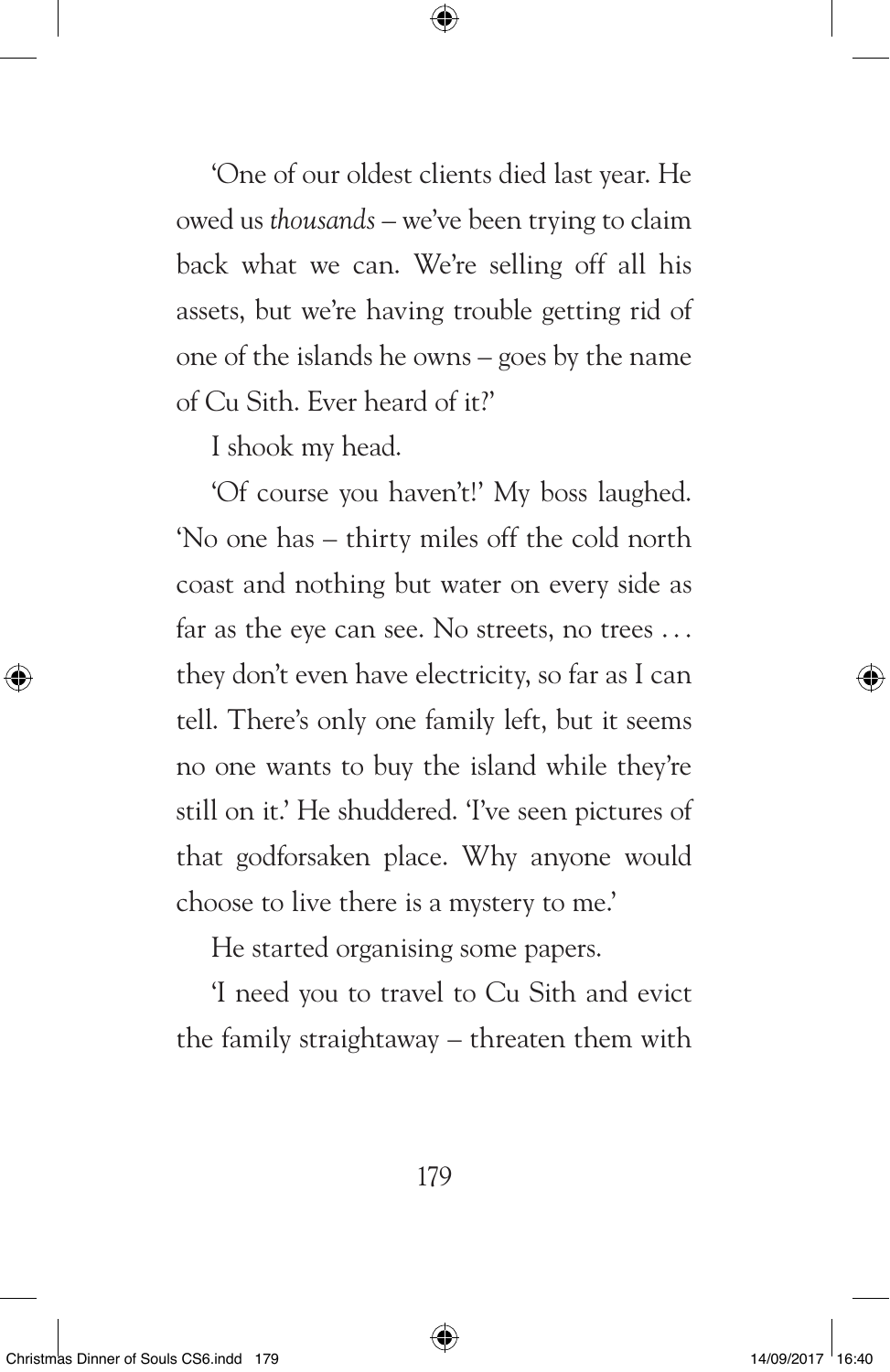some made-up legal action, that sort of thing. Afterwards you'll have to stay on the island for a few days to make sure they don't attempt to sneak back in the house. I'll send a couple more men up on Boxing Day when the trains start running.' He glanced at me. 'Sure you don't mind spending Christmas alone?'

⊕

I shook my head. 'I won't let you down, sir.' My boss gave me a look.

'Glad to see such enthusiasm. But be careful, boy – I doubt that family will take kindly to being kicked off their island on Christmas Eve. That far out in the middle of nowhere . . . well, no one will be around to help you if things turn nasty, let me put it that way.'

Within the hour I was on the last train up north. It was deepest midwinter and a chilling fog clawed through the windows, turning the carriage into an icebox. The darkness outside grew thicker and heavier with every mile.

180

⇔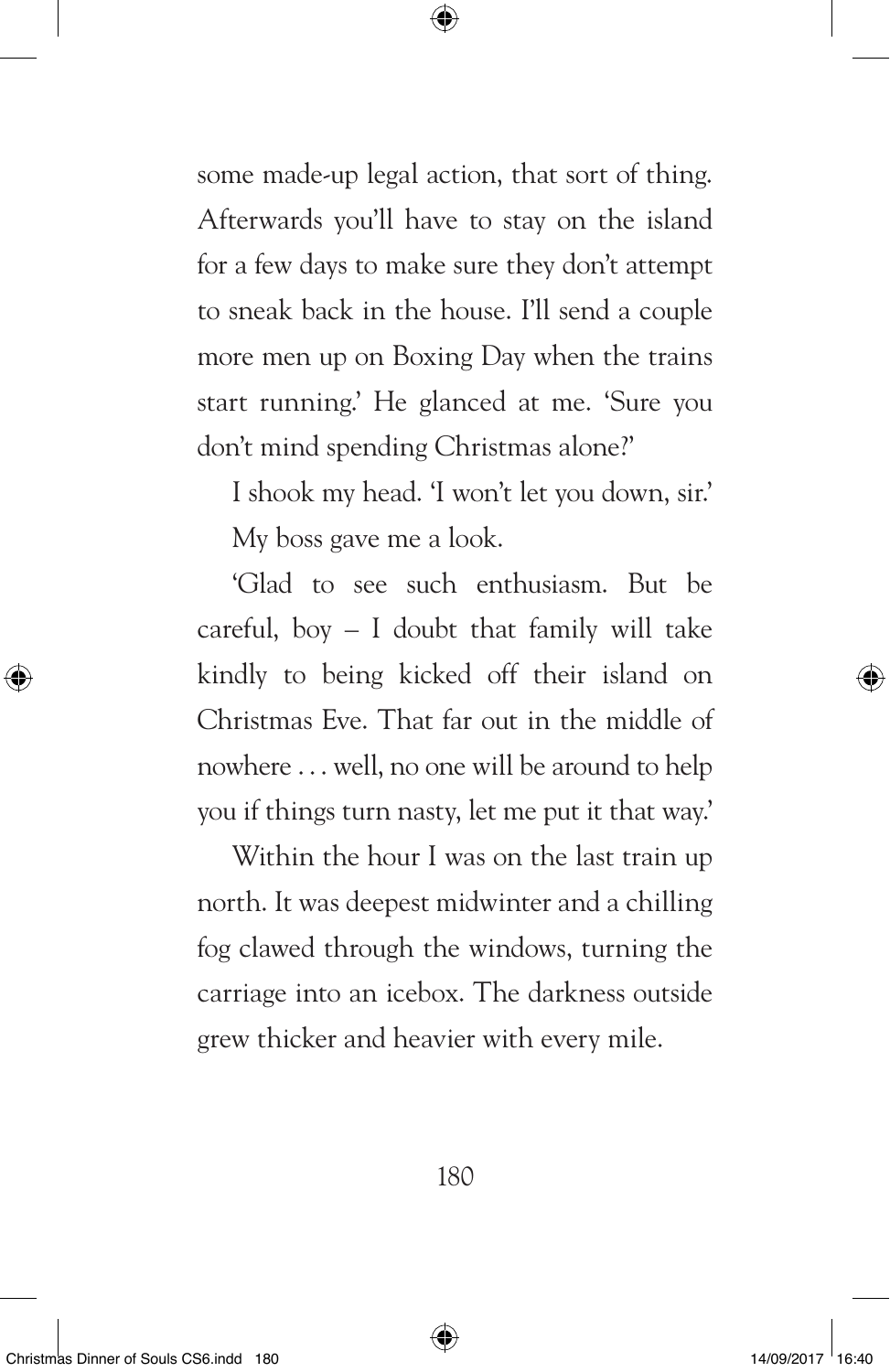I let the carriage rattle me back and forth and prepared for what was ahead of me. I tried to imagine Cu Sith – was it really as bad as my boss described? Should I have been more afraid?

⇔

I clutched the revolver in my pocket. Normally I would never have taken it out of my bedsit – but something about the look on my boss's face when he talked about the family had made me think twice about what I was getting into.

I arrived at the north coast early on Christmas Eve, and headed straight to the harbour. It was a small fishing village, and desperately poor.

*Perfect,* I thought. *That means more people willing to take me out at a moment's notice. I might even be able to short-change them!*

But I was wrong. No one – absolutely no one – was willing to go to Cu Sith, no matter

181

⊕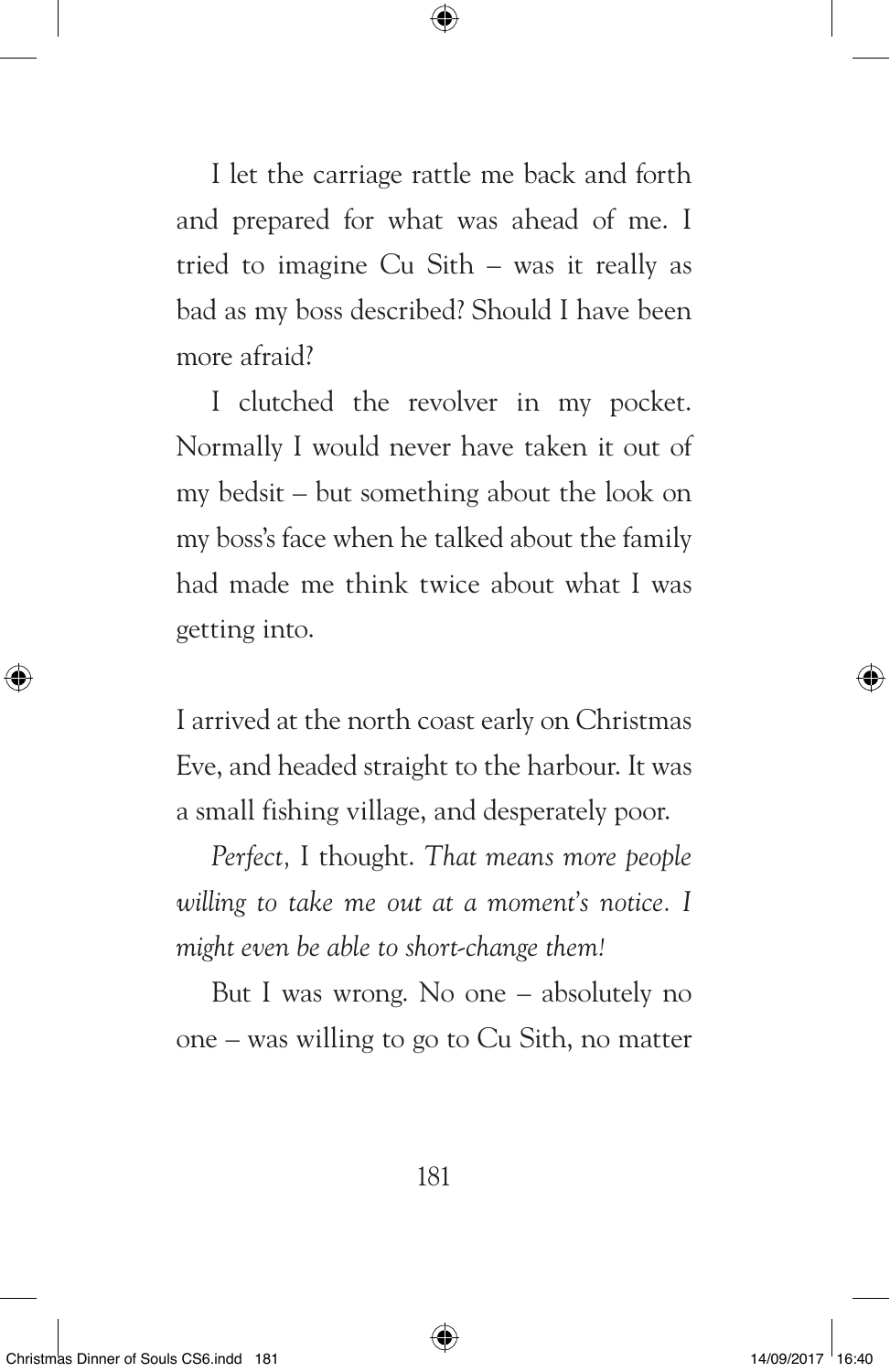how much money I offered. At the first mention of the island the fishermen would stop the conversation.

⊕

'No – we've got no business going there. And neither should you, if you know what's good for you.'

Then they would simply turn away. Nothing I could say would make them start talking to me again – it was like I was already dead.

Finally, just when I was about to give up, a young fisherman came over to me.

'They say you want to get to Cu Sith,' he said.

My eyes lit up. 'Yes! Can you take me?'

The fisherman looked at me warily.

'What are you wanting with . . . that place?'

I shifted on my feet. Something about the way he said 'that place' unnerved me.

'I have business with the family,' I

182

₩

◈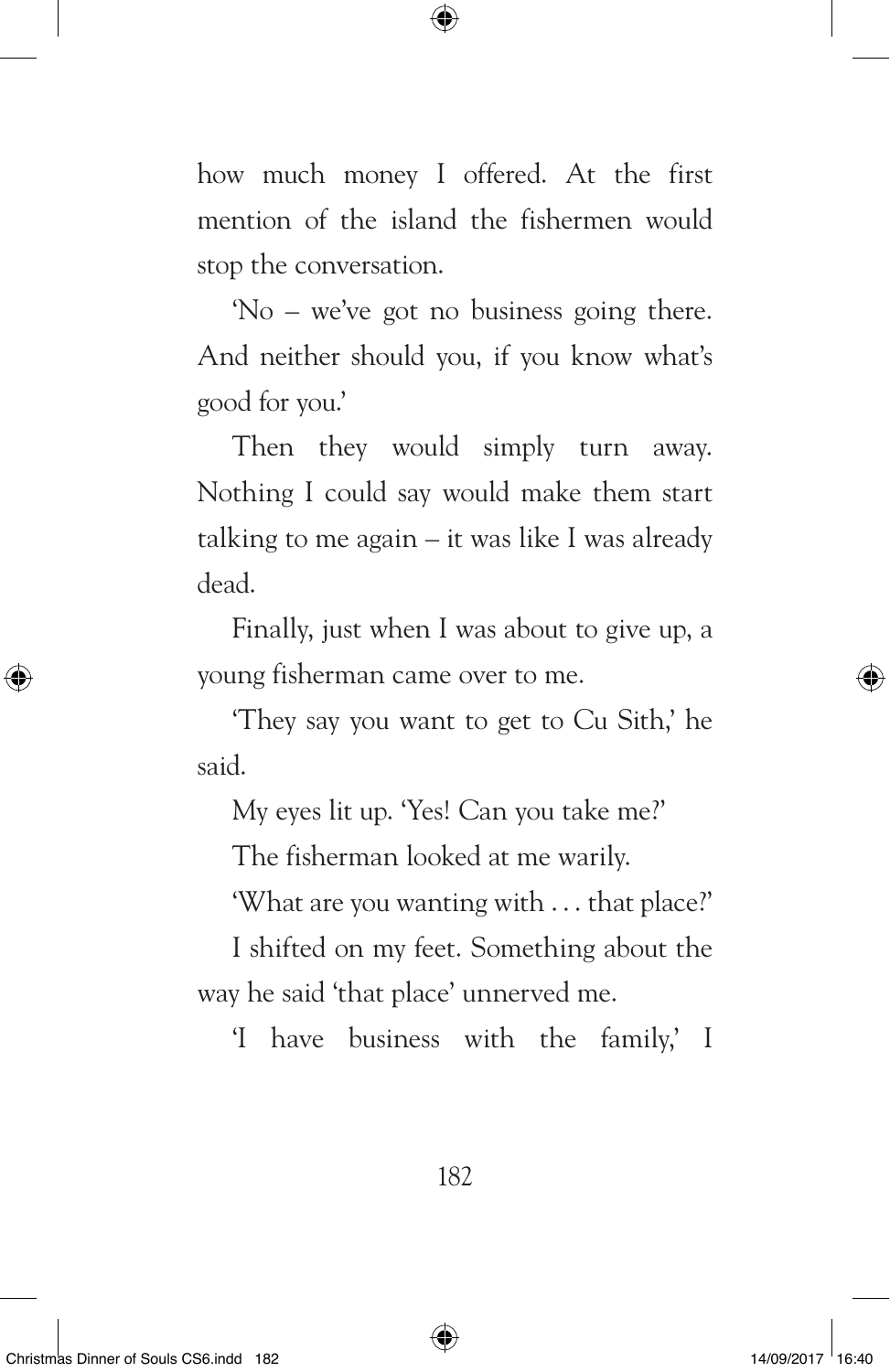explained. 'I need to get there straightaway. I'll pay you handsomely for it.'

⇔

I showed him my full money clip. It was far more than I'd intended to pay, but at this point I was desperate. This young fisherman might well be the only person left who was willing to make the journey. I couldn't let him get away.

The fisherman looked at the money, his face torn. 'I–I'll take you. But we'll have to leave right away. There's a storm coming – I want to be back before it hits.'

'You could always stay on Cu Sith till it passes,' I suggested.

I'll never forget the look on the man's face when I said it. Without another word, he turned round and walked away.

We left immediately. Despite the approaching storm it was a calm morning, and the sea was as flat as glass as we sped out of the harbour. A winter sunrise had filled the sky

183

⊕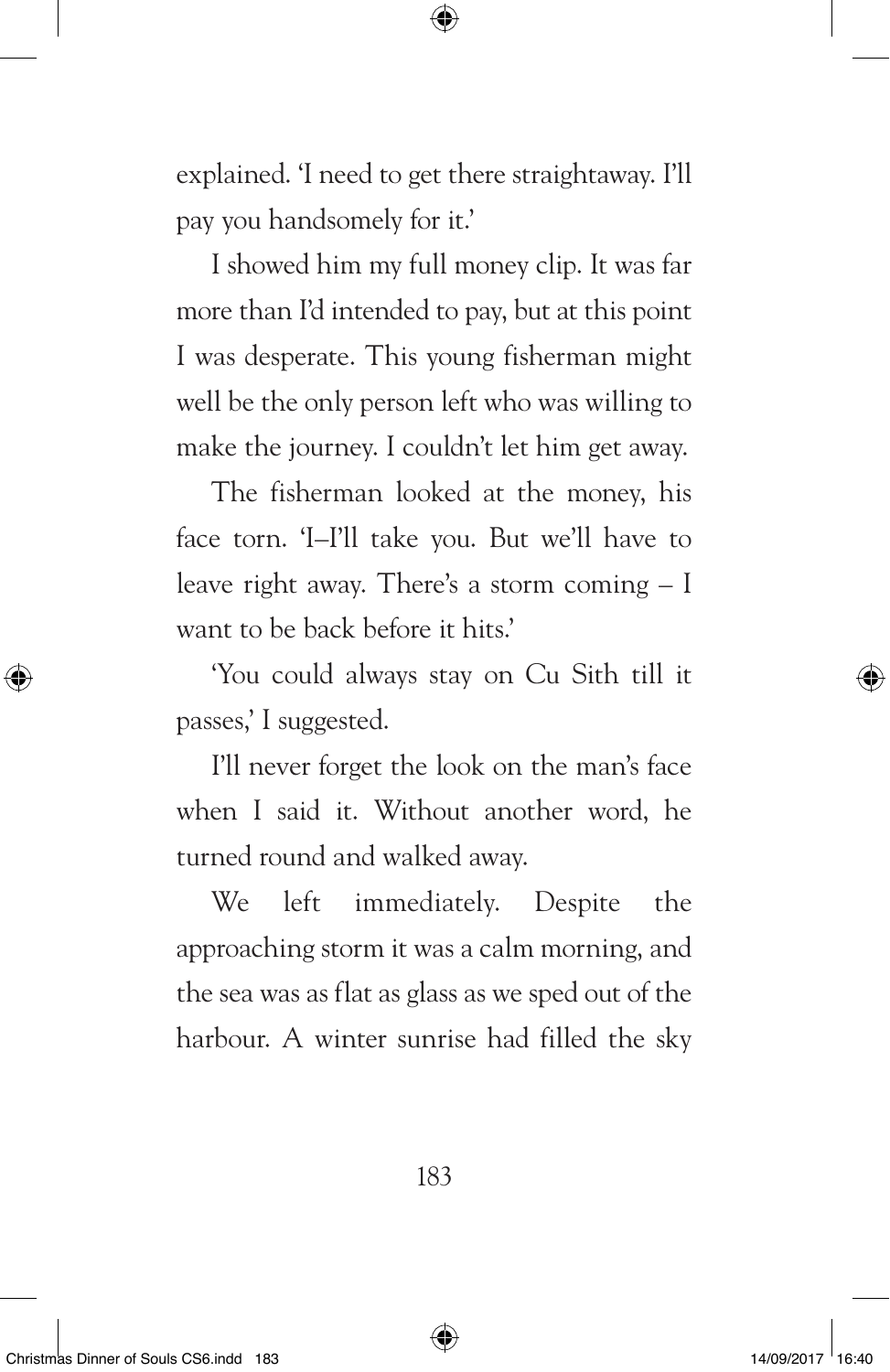behind us, sparkling on the waves like angels. I watched the mainland slip away for what felt like hours, amazed by how beautiful it was.

⇔

In fact I was so transfixed that when the fisherman finally spoke it made me jump.

'Up ahead.'

I turned round – and was shocked by what I saw. The beautiful weather stopped instantly. The sky ahead was as grey as an unmarked gravestone: a blizzard covered the ocean as far as the eye could see. The waves reared up like dogs.

Cu Sith.

I could just make it out through the snow. It was as flat and grey as the sky: a patch of barren rock lashed by sea winds. It looked like the sun had never once shone on it.

'People *live* here?' I said in disbelief.

The fisherman nodded gravely and pointed to the only house on the island. It was little

184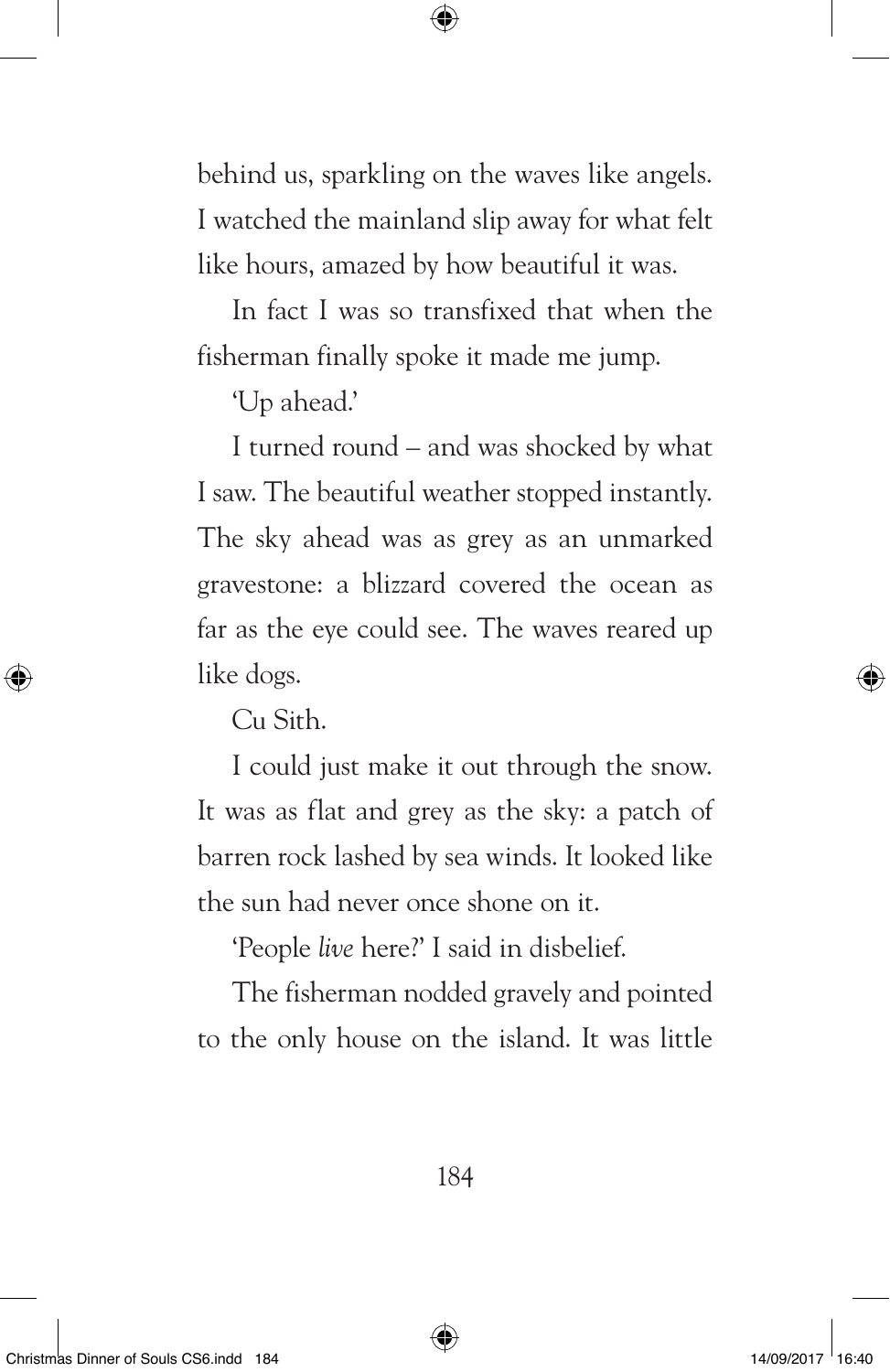more than a box, the same colour as the stones it stood on, dotted with grim little windows. But bigger than I expected – much bigger. Three whole floors above the ground, with an enormous chimney on the roof.

 $\Leftrightarrow$ 

'Good grief,' I said. 'It looks more like a church.'

The fisherman scuffed his feet beside me. I got the feeling – not for the first time – that there was something he was desperate to ask me. It might well have been the only reason he agreed to take me on the journey in the first place.

'Sir – forgive me for asking, but what business do you have here? What could you possibly want with those . . . people?'

I sighed. It was time to tell him the truth.

'You know the family that lives here?'

The fisherman's eyes darkened. 'We all know them, sir.'

185

⊕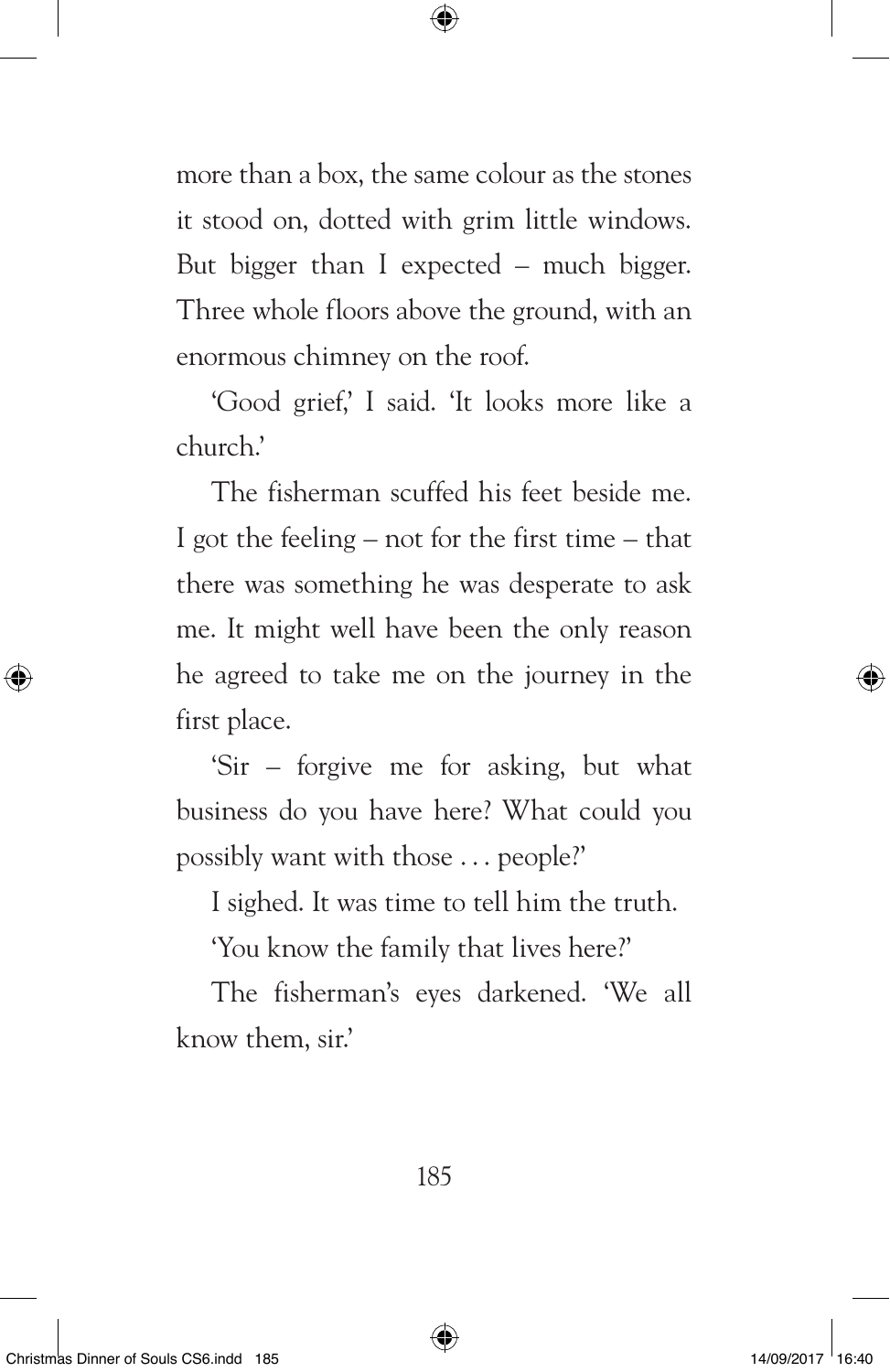I picked up my briefcase. 'Well, I work for a company which owns Cu Sith. I've been asked to evict the family – that means 'kick them out' – and make sure they stay out. I'll be staying in the house by myself until my colleagues arrive on Boxing Day morning. In fact  $-1$  have another job for you, if you're interested.'

⇔

I pulled another wad of banknotes from my briefcase, even bigger than the last one.

'I need to get the family off the island as quickly as possible. If you take them back to the mainland for me, I'll pay you treble what you've earned already. So long as you don't mind waiting here for a little bit, I . . .'

I trailed off. The fisherman had turned ghost-white – he was practically shaking. Without another word he threw the anchor overboard and heaved a plank of sodden wood between the rocks and the boat.

⇔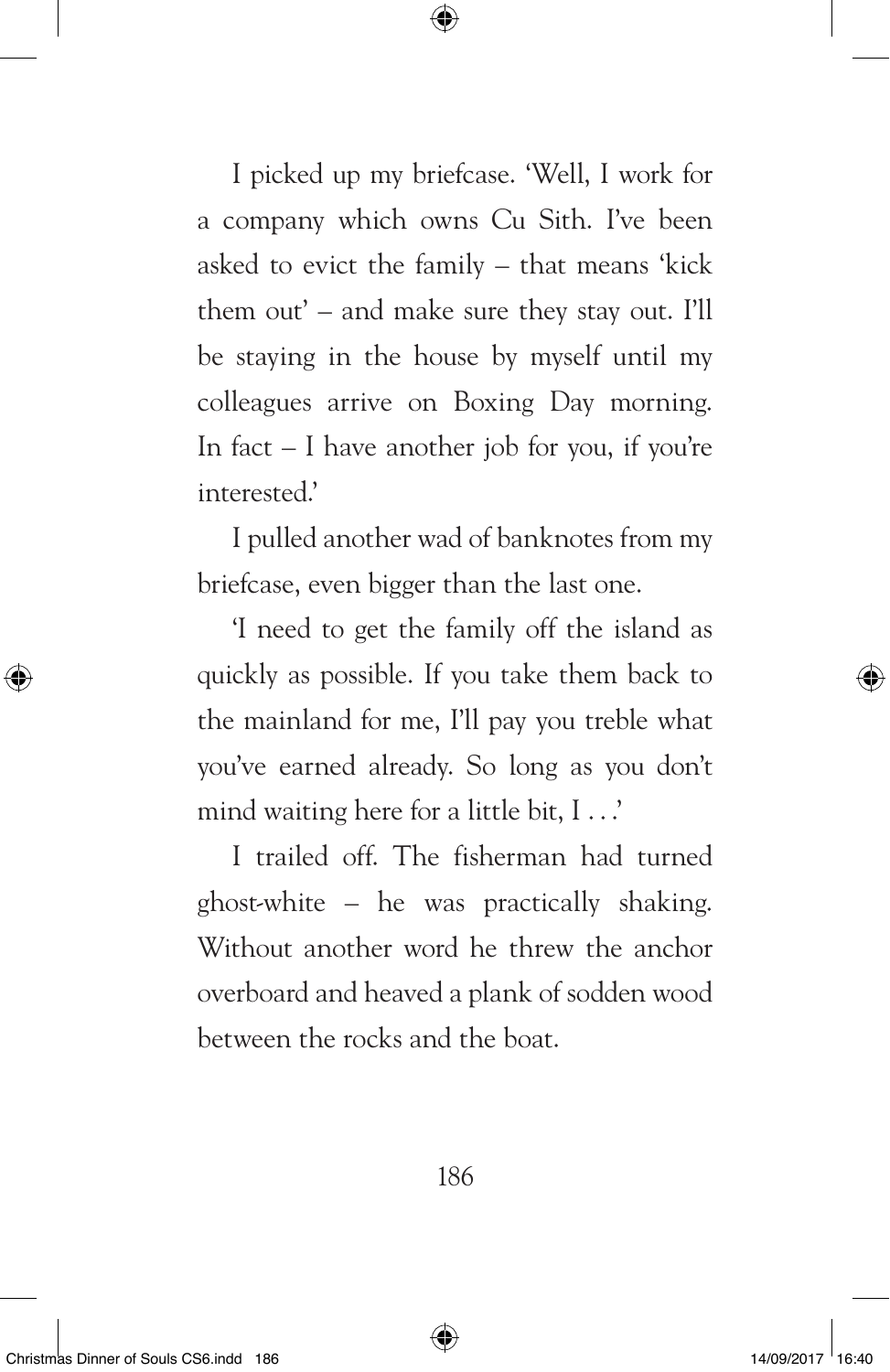'No – not interested!' he cried. 'You need to go – storm's coming!'

⇔

I was shocked by the sudden change in his manner. 'I can offer you more if—'

'NO!'

For a moment, I genuinely thought he was going to strike me. I picked up my things and scurried across the plank as quick as I could. The fisherman sped away without so much as a glance behind him.

I watched him go, stunned. He had been terrified – genuinely terrified. The suggestion of being anywhere *near* that family was enough to send him running.

And now I was alone with them.

I faced the giant house – and felt a clutch at my chest.

They were there, standing outside. Waiting for me.

I had never seen anything quite like them.

⇔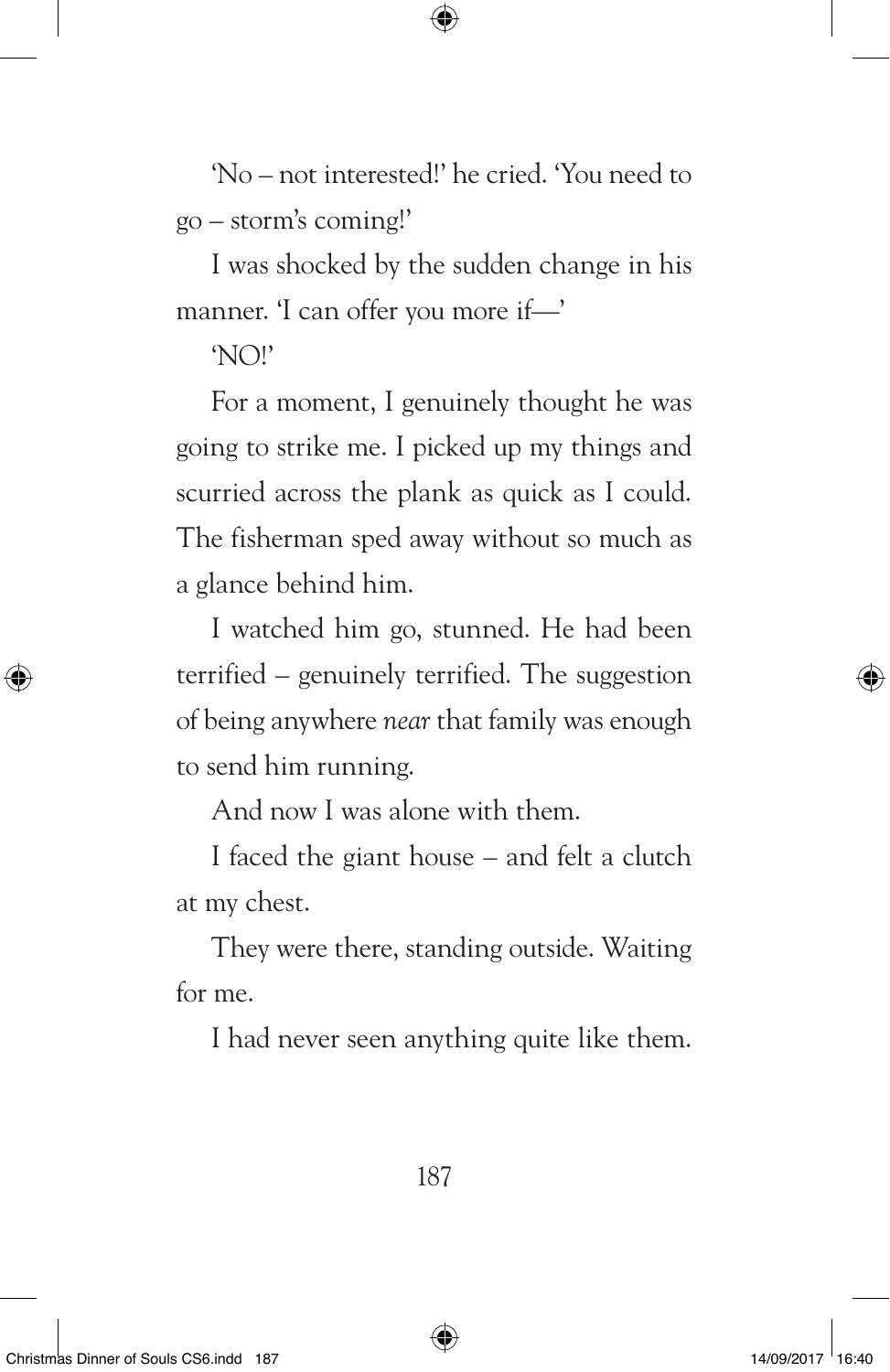There were six in total – a husband, a wife and four children. Clothed in rags, sick and dirty. Above all, they looked hungry – *starving*.

⇔

That wasn't the strangest thing about them. Their skin, their clothes, their eyes: they were all the same colour as the island. The dull, grey of ash and decay. The only exception was their lips: they were a bright, vivid red, like a deep slash in the middle of their faces.

I wanted to run. I wanted to swim my way back to the mainland – but I knew I couldn't. The blizzard was coming thick and fast. I had to stand my ground and get the family off the island, quick. I gripped the revolver in my pocket, wrapped my coat and scarf tight around me, and made my way to the house.

Every footstep on the snow was like a gunshot – *crunch, crunch, crunch, crunch* – echoing out around me with impossible

188

⇔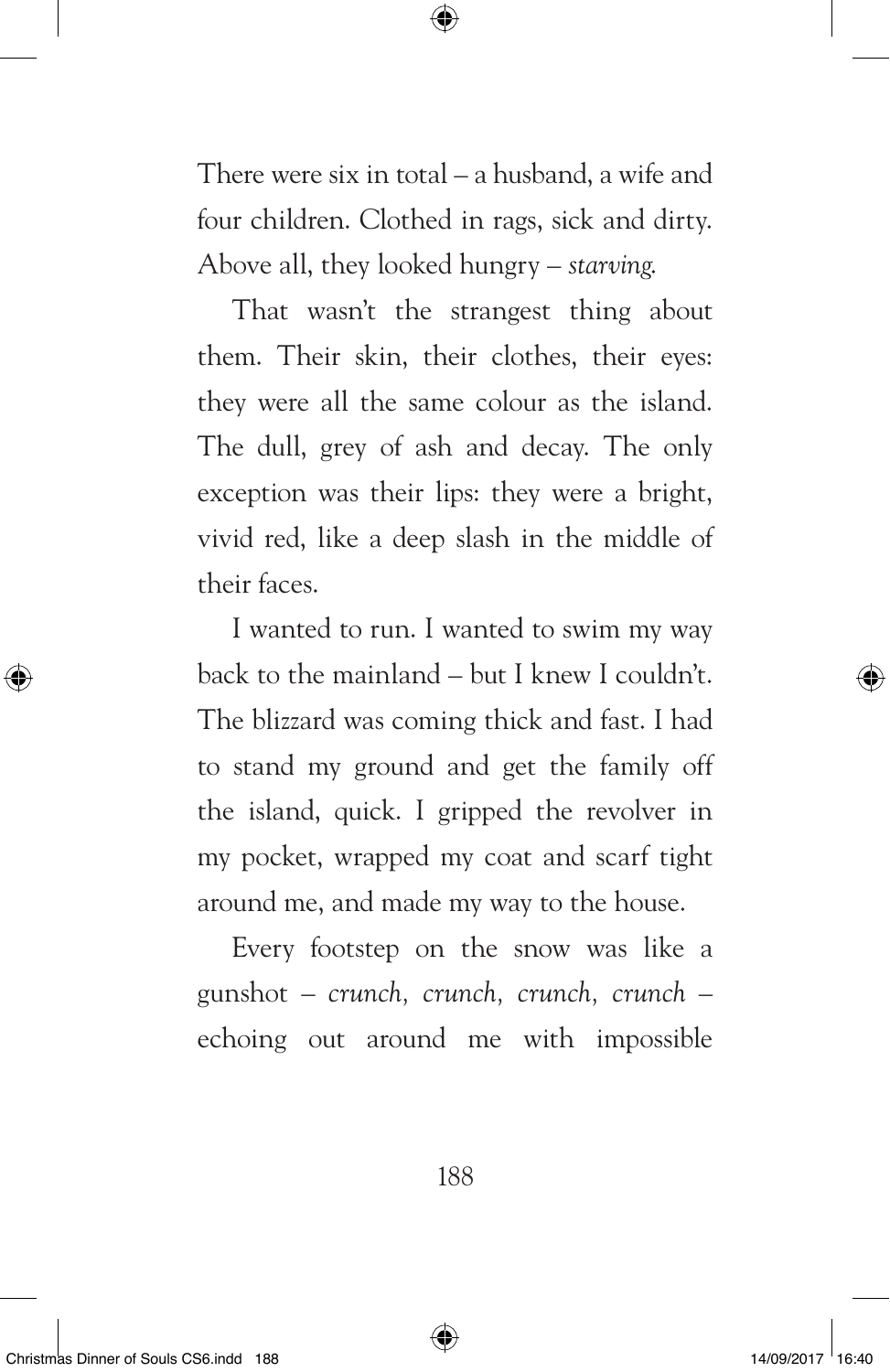loudness. It seemed like it was the only sound in the world. The family stared at me in blank silence the whole time – no hatred, no curiosity, watching as I drew closer and closer.

⊕

Finally I stood in front of them. The father was a giant: twice my size at least. His bloodred mouth hung open. He had no teeth.

'What do you want?' he growled.

I cleared my throat. I couldn't look afraid – not now.

'I'm from a debt collection agency,' I said. 'We own the rights to Cu Sith and all the property on it – including your house. I have all the paperwork right here.'

I considered taking a sheet out of my briefcase to show them – but changed my mind. I had no idea if the family could even read.

'You need to leave the island immediately,' I said. 'You will show me inside the house, hand

189

⊛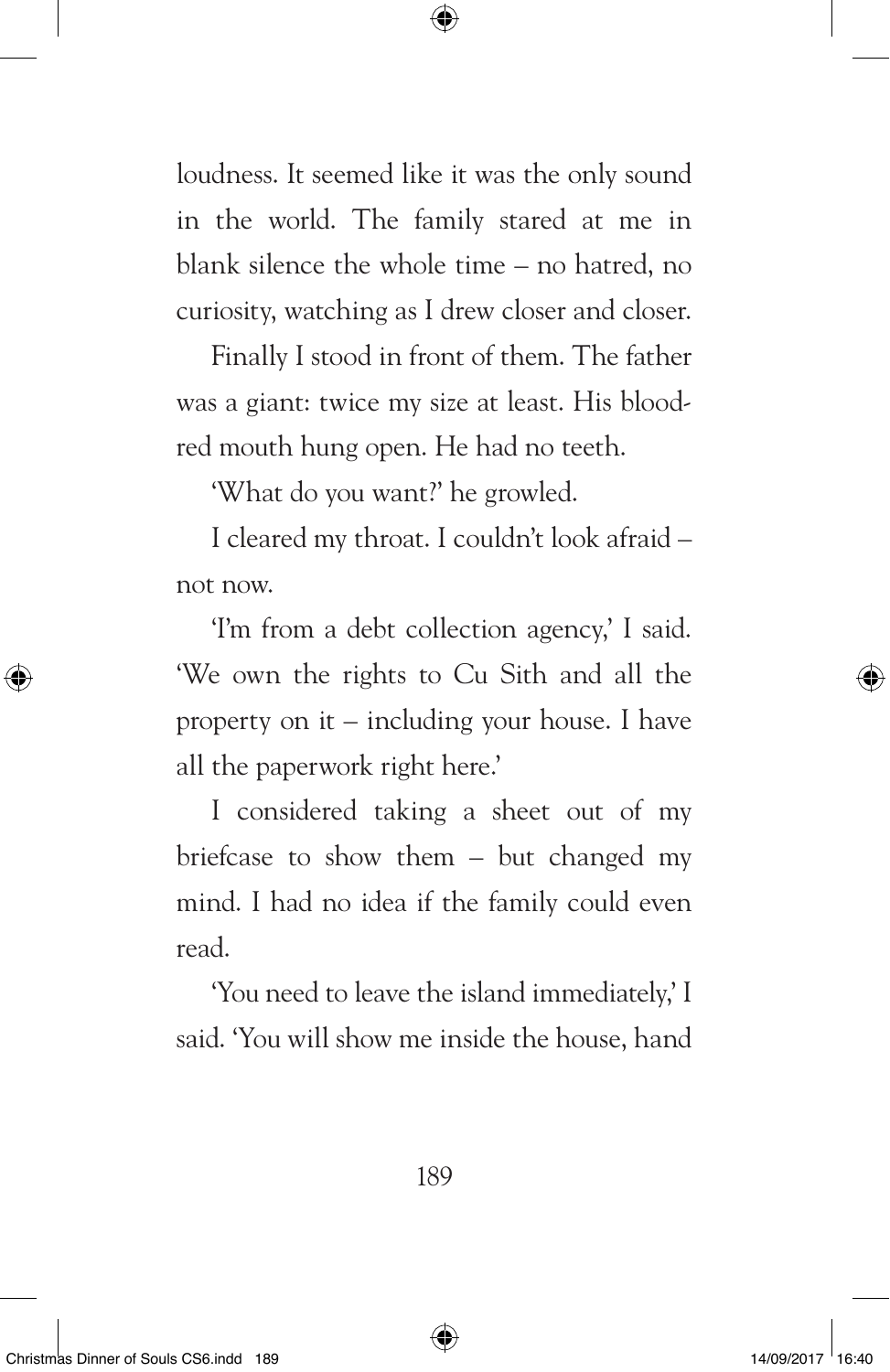over the keys, and never return. From now on, all your property inside it belongs to the agency. Any refusal to leave will result in your immediate arrest, and . . . and . . .'

⊕

The idiocy of what I was saying to them suddenly struck me. This family may never even have seen a police officer before – what would they care about a court of law? It was me against six of them – even with the revolver, I wouldn't stand a chance if they attacked me. No wonder the fisherman had refused to stay  $-1$  was clearly in over my head. The handle of the gun felt wet and sticky in my hand.

Then – just like that – the father pushed his youngest boy forward.

'You heard the man, John. Show him inside.'

I was shocked. I had expected refusal – shouting – violence. Not this.

190

₩

⊛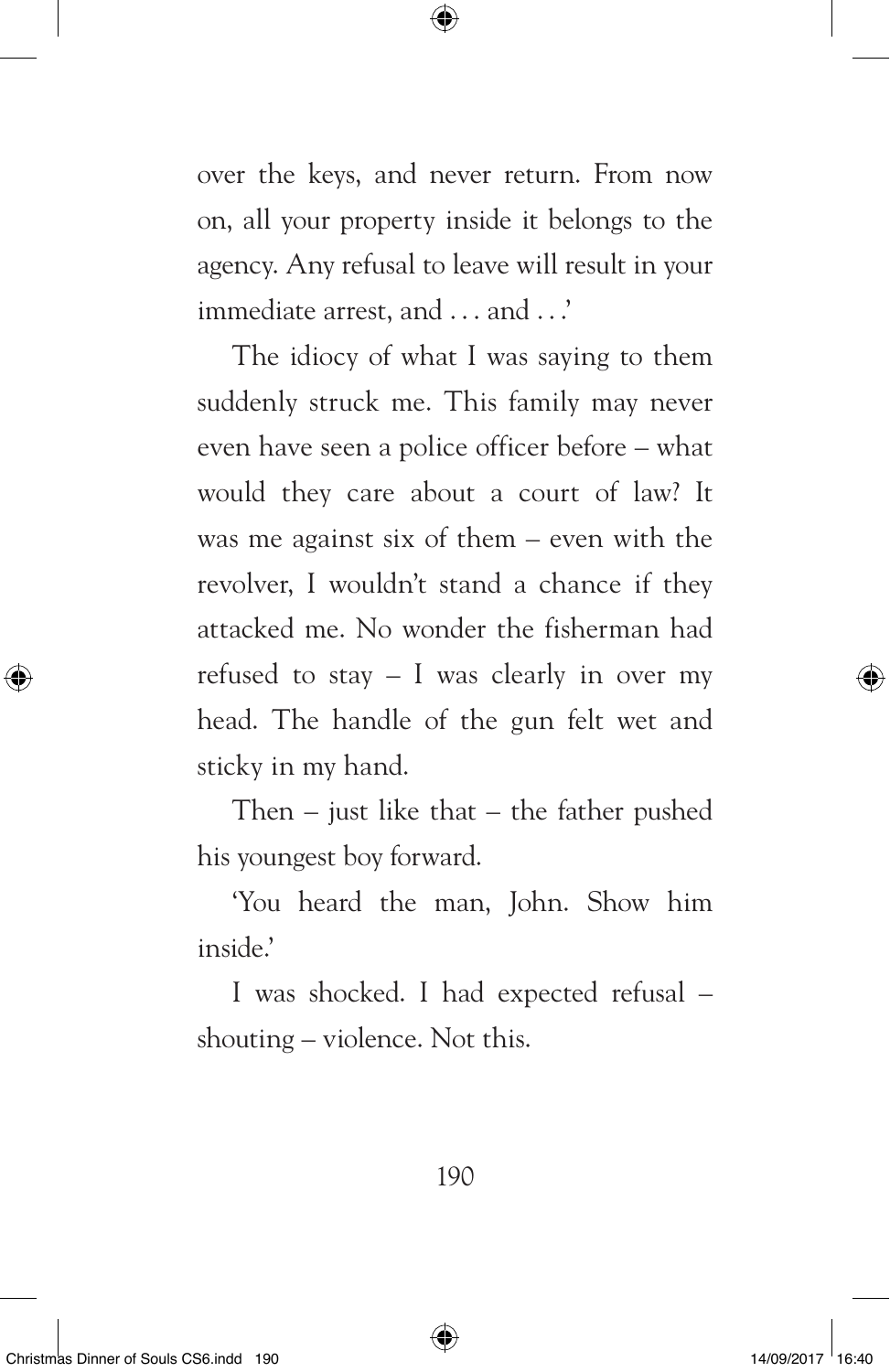'Really? You're sure you don't mind leaving  $so$ —'

⇔

'Be quick, John,' said the father, cutting me off. 'We have to leave before it gets dark.'

John wordlessly took my hand and led me to the door. It was as simple as that – like they *wanted* me to take the island off them. I took one last, confused glance at the family – they stood exactly where I'd left them on the snow, watching me in silence like ghosts.

I let John lead me through the house, room by room. Inside was even worse than I'd expected. The house had been built to withstand sea winds and brutal winters: there was no room for comfort here. The corners of every room were stagnant with filth, and every surface was covered in a film of grimy sea salt.

I gazed at the cramped, dingy rooms in disgust. The thought of spending two days

191

⊕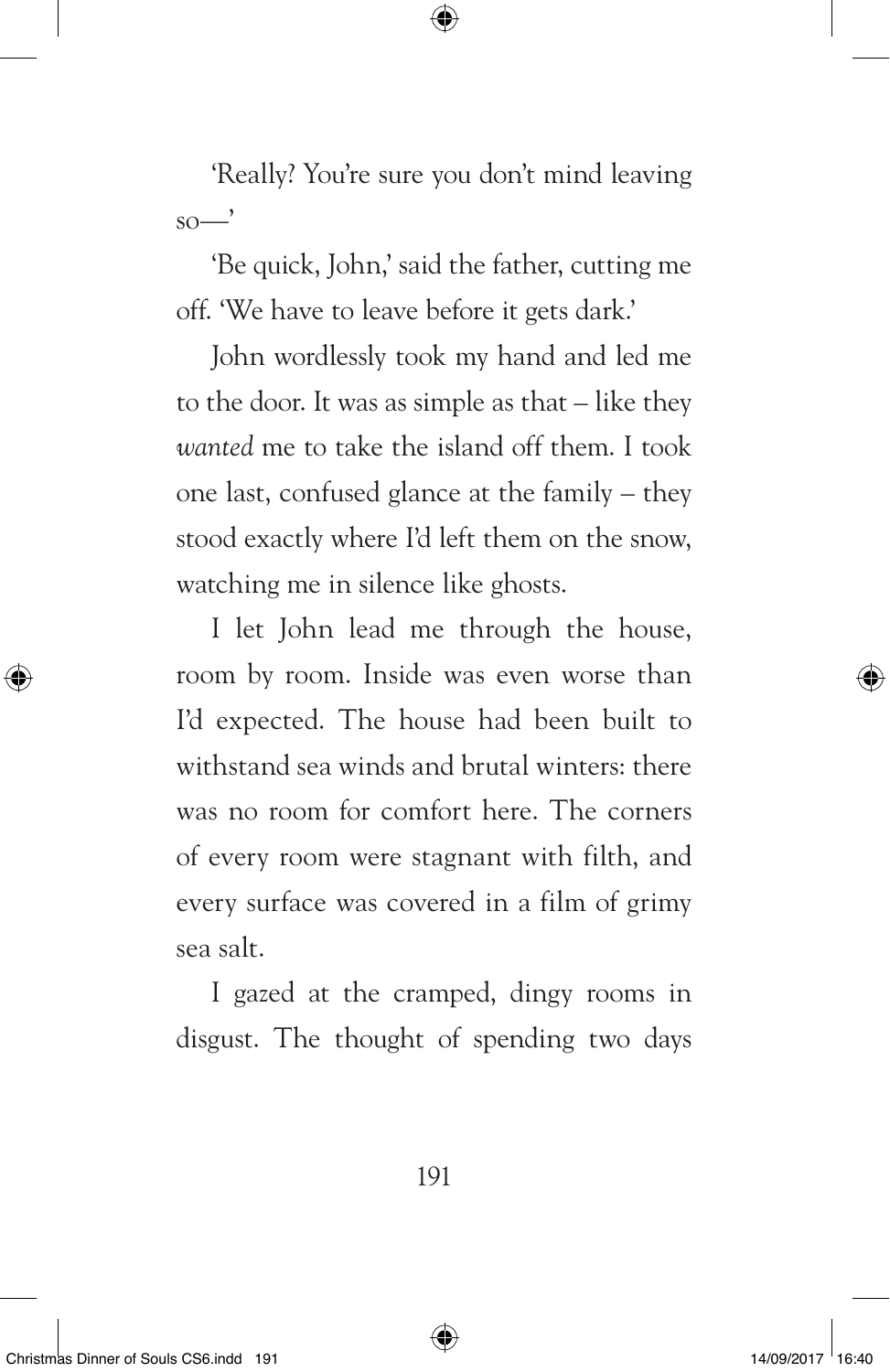by myself here was becoming less and less appealing by the second. Just as my boss had said, there was no electricity or running water. They didn't even have a fireplace in the—

⊕

I stopped.

'Where's the fireplace?'

The boy blinked. 'We don't have a fireplace.'

I fixed him with a look.

'John – you're lying to me. There's an enormous chimney on the roof. That means there *must* be a fireplace somewhere. Where is it?'

John looked petrified. I grinned – I'd struck gold.

'Are your family hiding something from me, John?'

It all made sense now. No wonder the family had been so unconcerned about leaving – they had everything stashed in a

192

◈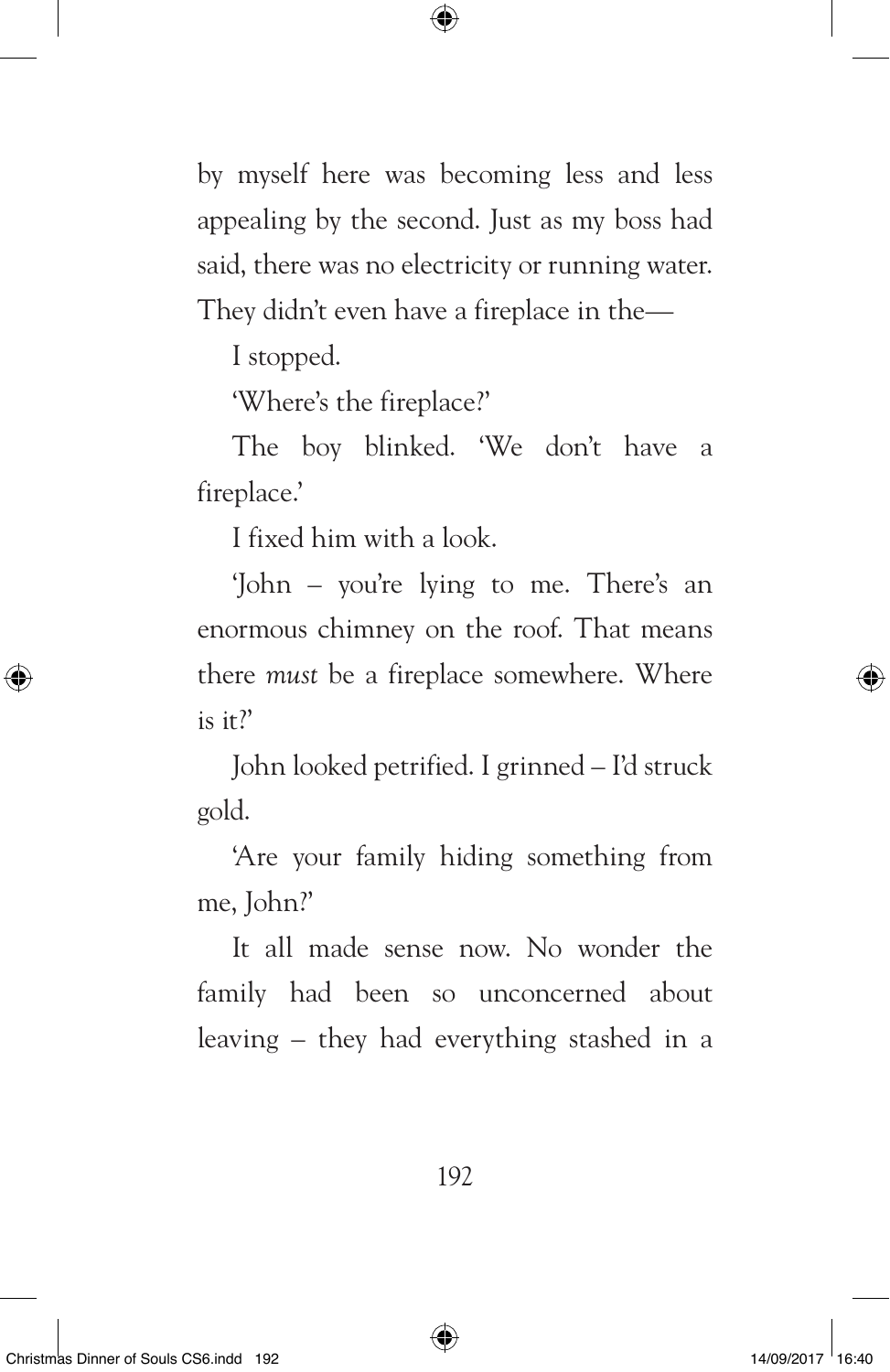secret room somewhere! If there *was* anything valuable hidden here, I couldn't let them sneak back in and take it while I slept. Hand a secret stash of riches over to the boss, and a promotion was as good as mine. I knelt down in front of John and pulled a sparkling penny out my pocket.

⇔

'John, show me where the fireplace is and this coin is yours.'

The boy's eyes lit up. He glanced over his shoulder – as if he could see his family watching him through the wall.

'There's . . . a basement,' he said quietly. 'But we're not supposed to go down there.'

He reached out to take the coin, but I snatched it away.

'Show me.'

John couldn't refuse. He led me to a back room and opened a door. At first, it seemed like an ordinary closet – but as John moved

193

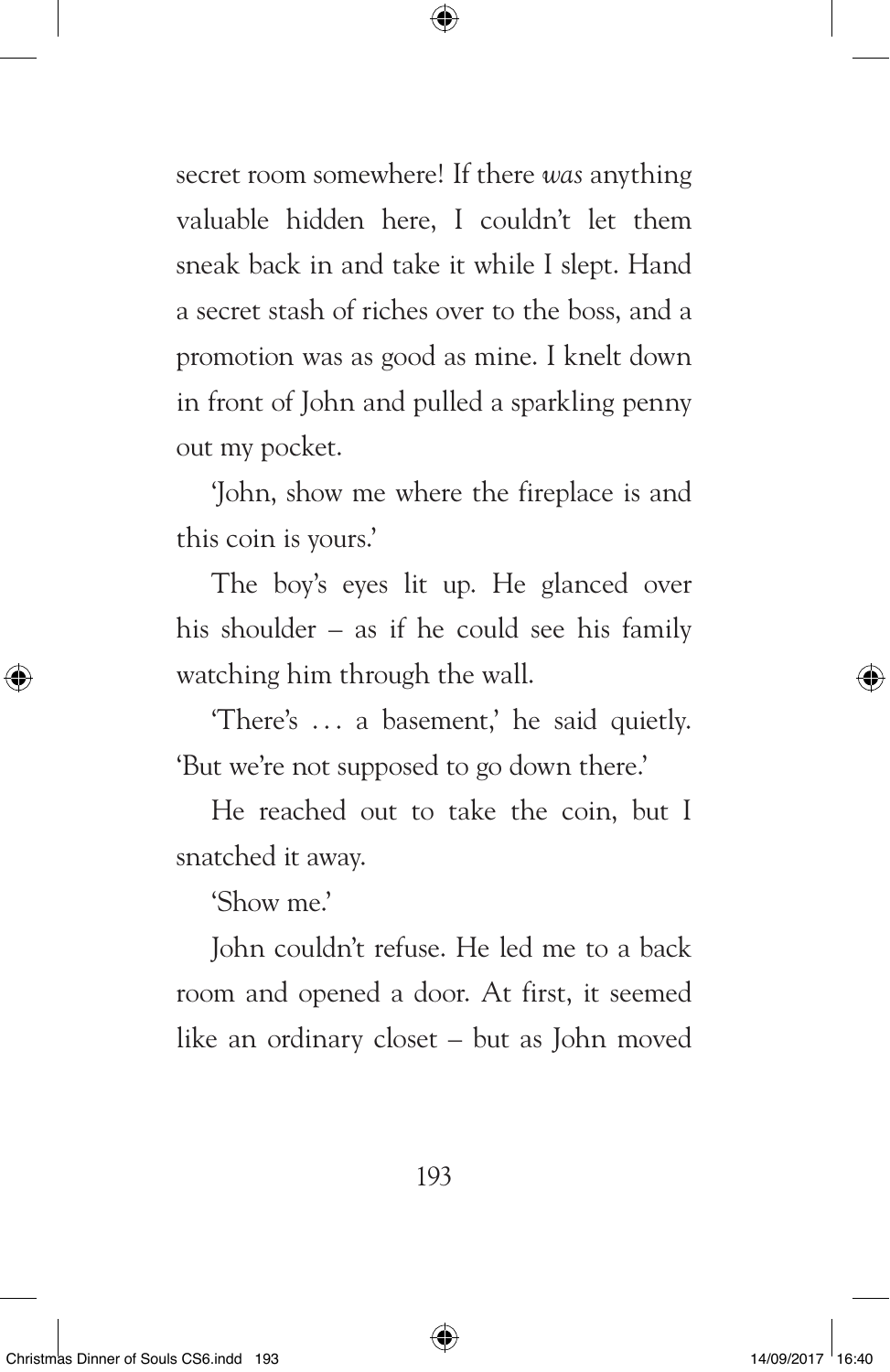aside some boxes, I realised that there was another door hidden at the back, locked tight with five massive bolts. John swung the door open, revealing a set of cold stone steps that led down into darkness.

⇔

I didn't waste a moment. I pushed John aside and tore down the stairs, expecting to see heaps of shipwrecked riches ... but there was nothing. The room was an empty square. Nothing but four stone walls and a poundeddirt floor.

'There's the fireplace,' said John.

As if I could miss it  $-$  it took up the entire end wall. It was made of grey stone and decorated with straw figures, hammered into the stone with iron nails.

'Christmas decorations?' I smirked. 'Not exactly the most festive room, is it John?'

I stepped closer to the decorations and pulled one off the wall. It was filthy – like

194

⇔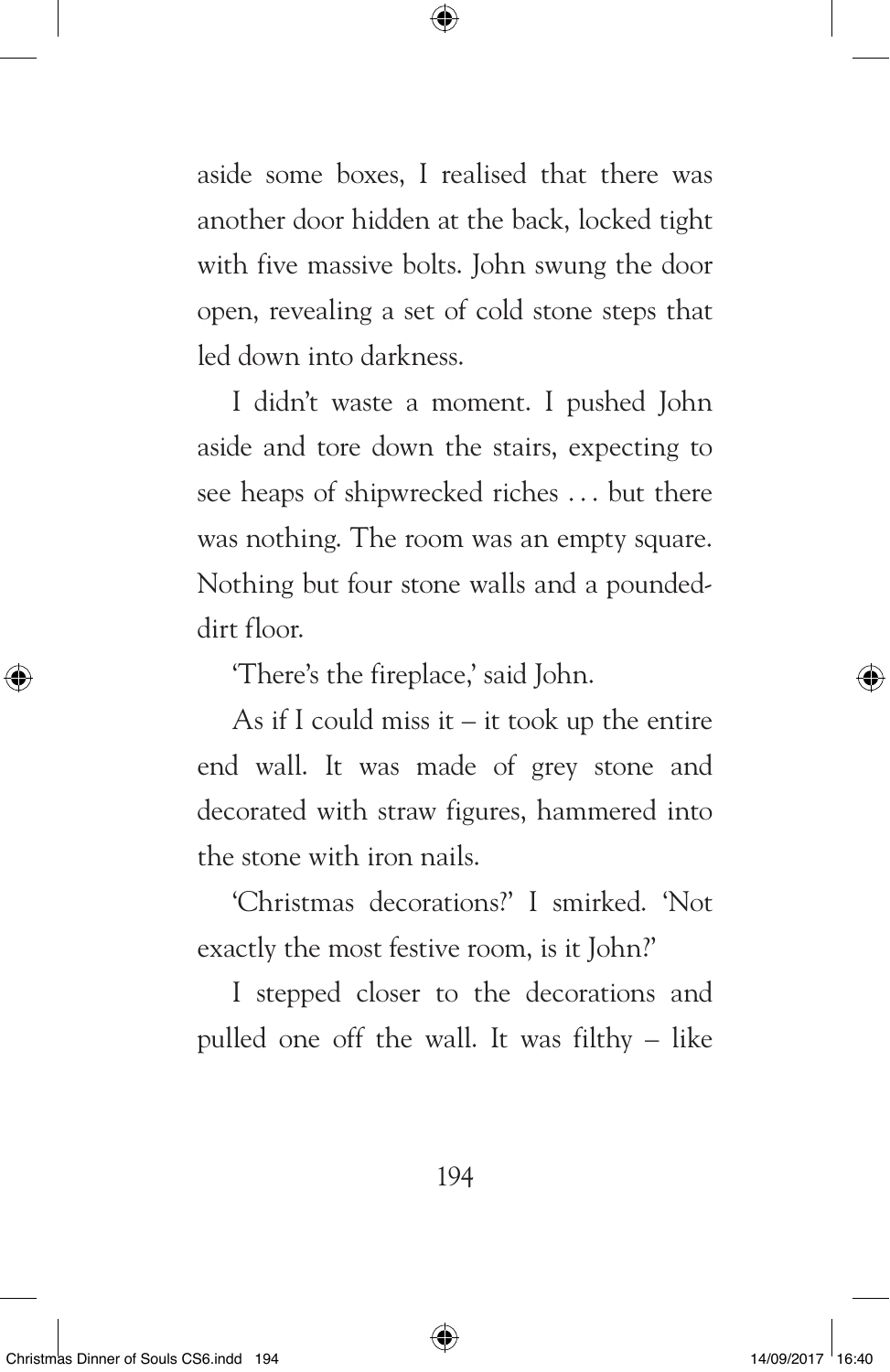it'd been made years ago. In fact, the more I looked at it the more it seemed—

⇔

I gagged. This was no Christmas decoration – there were human teeth in it. Bits of fingernail, too. I threw it into the fireplace in horror.

'What the hell are these? Why have you hung them above a fireplace in an empty—'

I stopped. I had just seen the inside of the fireplace. The stone was scorched black. It was covered in nail marks*.*

'They're not for us,' said John. 'They're for Black Dog.'

I blinked. '*Black Dog?*'

'Black Dog that comes down the chimney.'

That was it. He just kept staring at me, as if what he said made complete sense. I kept my breath held for what felt like a very long time. I realised that I was afraid to ask the question.

195

⇔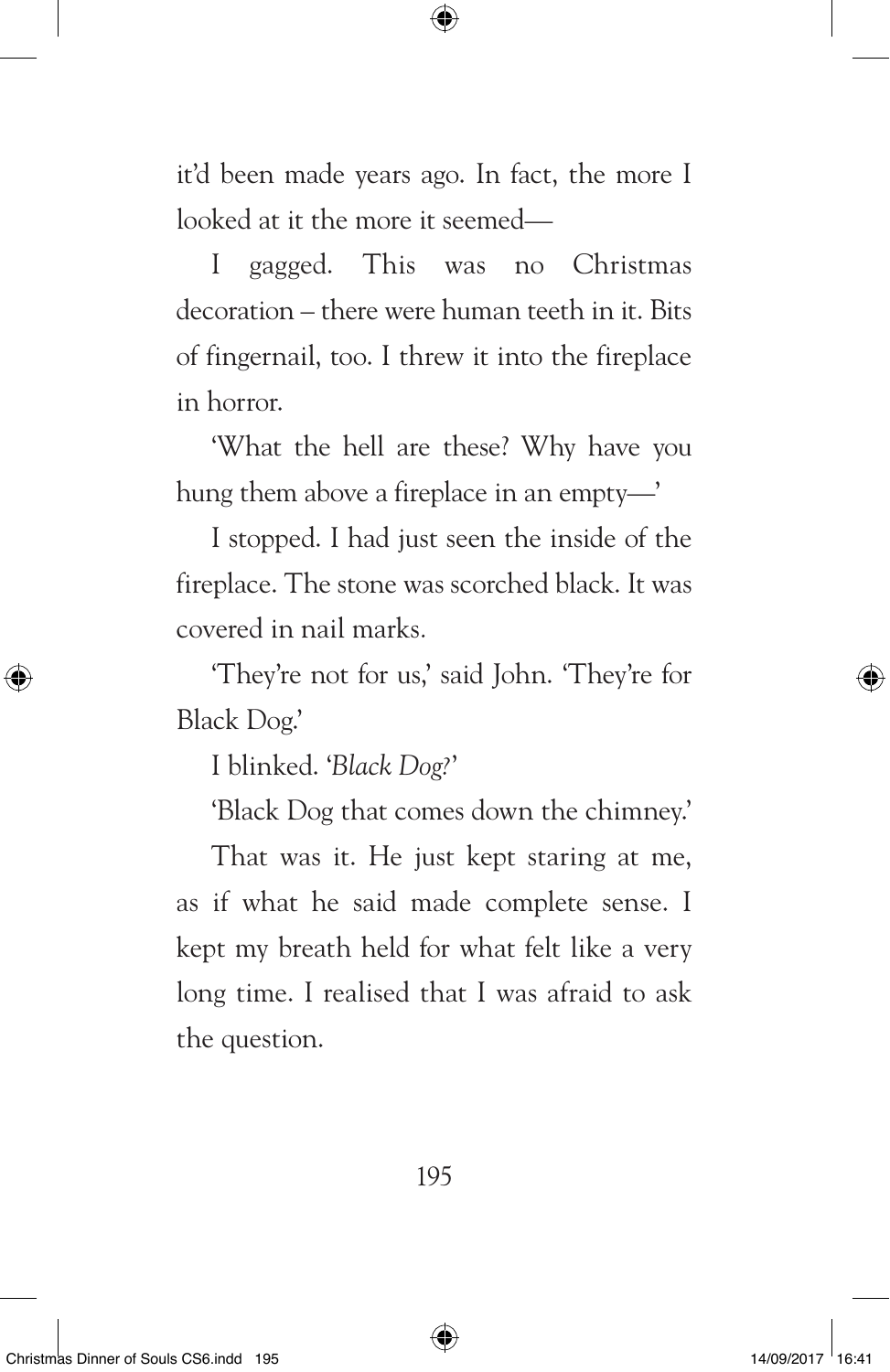'John . . . are your family *really* the only people on this island?'

⊕

'JOHN!'

The shout came from outside – the father. John turned white and bolted back up the stairs before I could stop him. His family were exactly where we had left them – they hadn't moved an inch. I caught the boy just before he flew out the front door.

'John,' I whispered. 'What's going on? What are you hiding from me?'

'I . . . I can't tell you!'

He was terrified – just like the fisherman. I gripped his arm tight.

'John, you *have* to tell me what's going on. Am I safe here tonight?'

The boy swallowed, his eyes darting back outside. 'You . . . you're really going to stay in the house? By yourself?'

I nodded. John turned to the door, his face

196

₩

⊕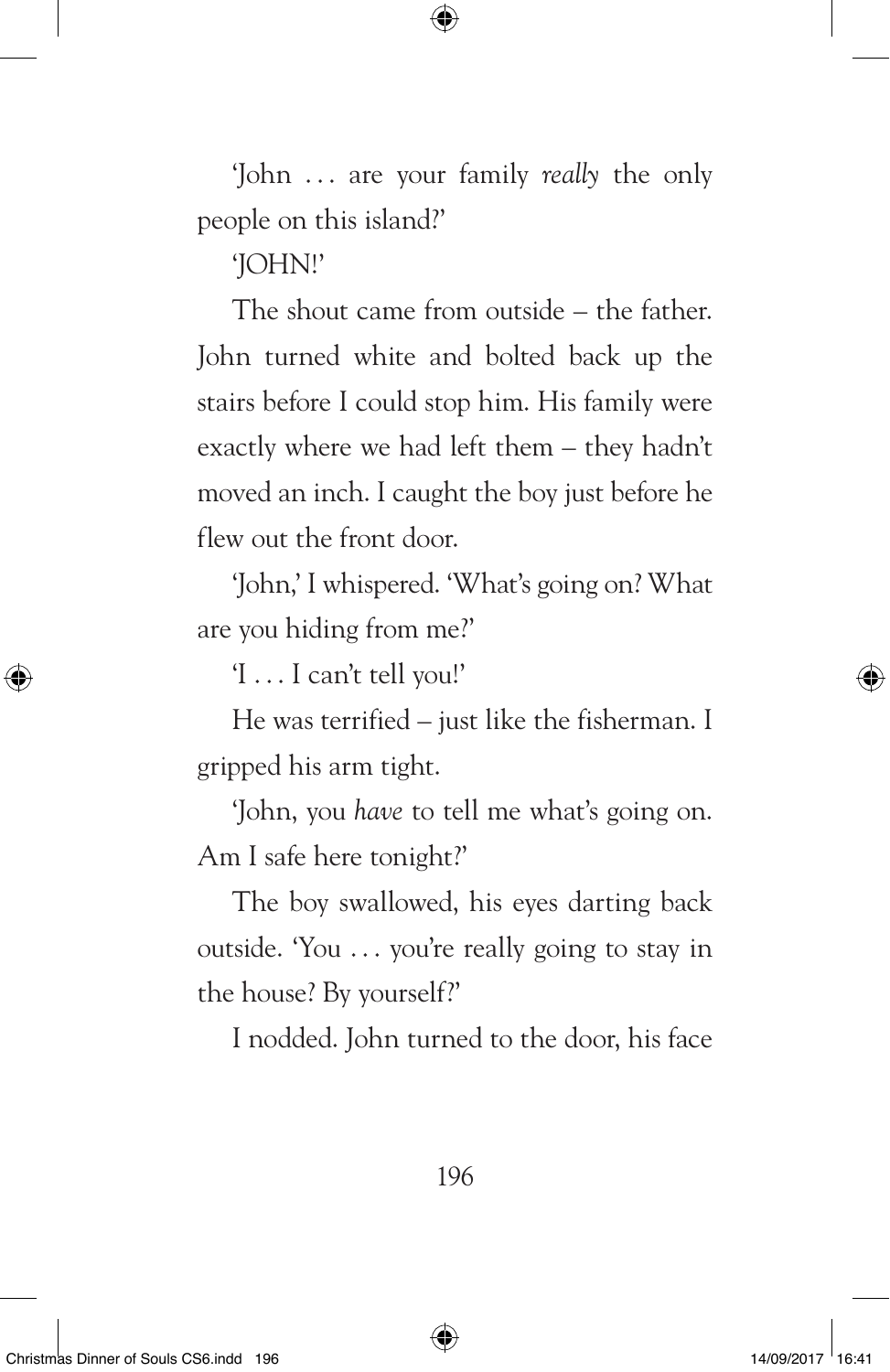torn. Finally he leaned forward and hissed in my ear.

⇔

*'You have to lock the door. Lock it tight so nothing gets in. If you don't, then—'*

'JOHN!'

John flew out without another word. I watched in shock as he rejoined the family and the six of them walked away from the house. They kept their gaze fixed on the wide, grey sea ahead. Only John turned to look back at me – just once. I could see pure terror in the whites of his eyes.

I closed the door . . . and only then allowed myself to become frightened. I had no idea what I had let myself in for – but John's message was clear. I wasn't safe. The family – or someone else – were going to come back in the night and get me. I probably had a few hours of daylight left before the island turned dark. Before then, I had to turn the house into a fortress.

⇔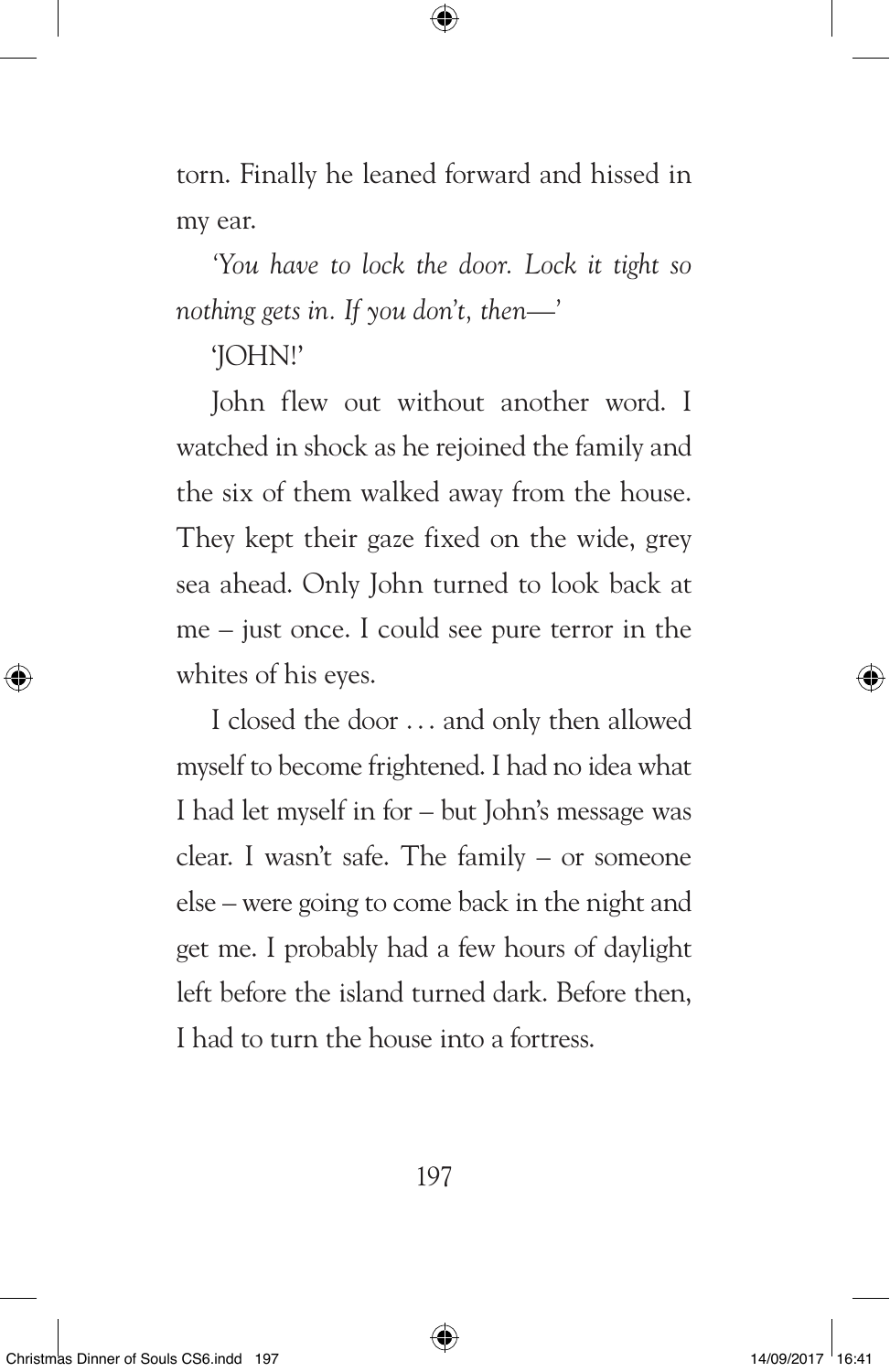I locked the door, just like John had said, and piled every piece of furniture I could find against it. I broke apart the table and nailed the wood over the windows. I barricaded the bottom of the staircase with wooden chairs, boxes, benches – anything that might work as an obstacle – then holed myself up in the main bedroom at the top of the house.

⊕

I chose this room for one reason alone: it had two windows facing in different directions over the island. If anyone approached the house, it was my best chance to see them – I could even fire a warning shot out of the window and scare them away. The rest of the room was as barren and unpleasant as you would expect: a filthy bed piled high with rags in one corner, and a wall covered in great cracks from floor to ceiling. Behind it lay the great chimneypiece which ran from the basement to the roof: I could hear the

198

⊕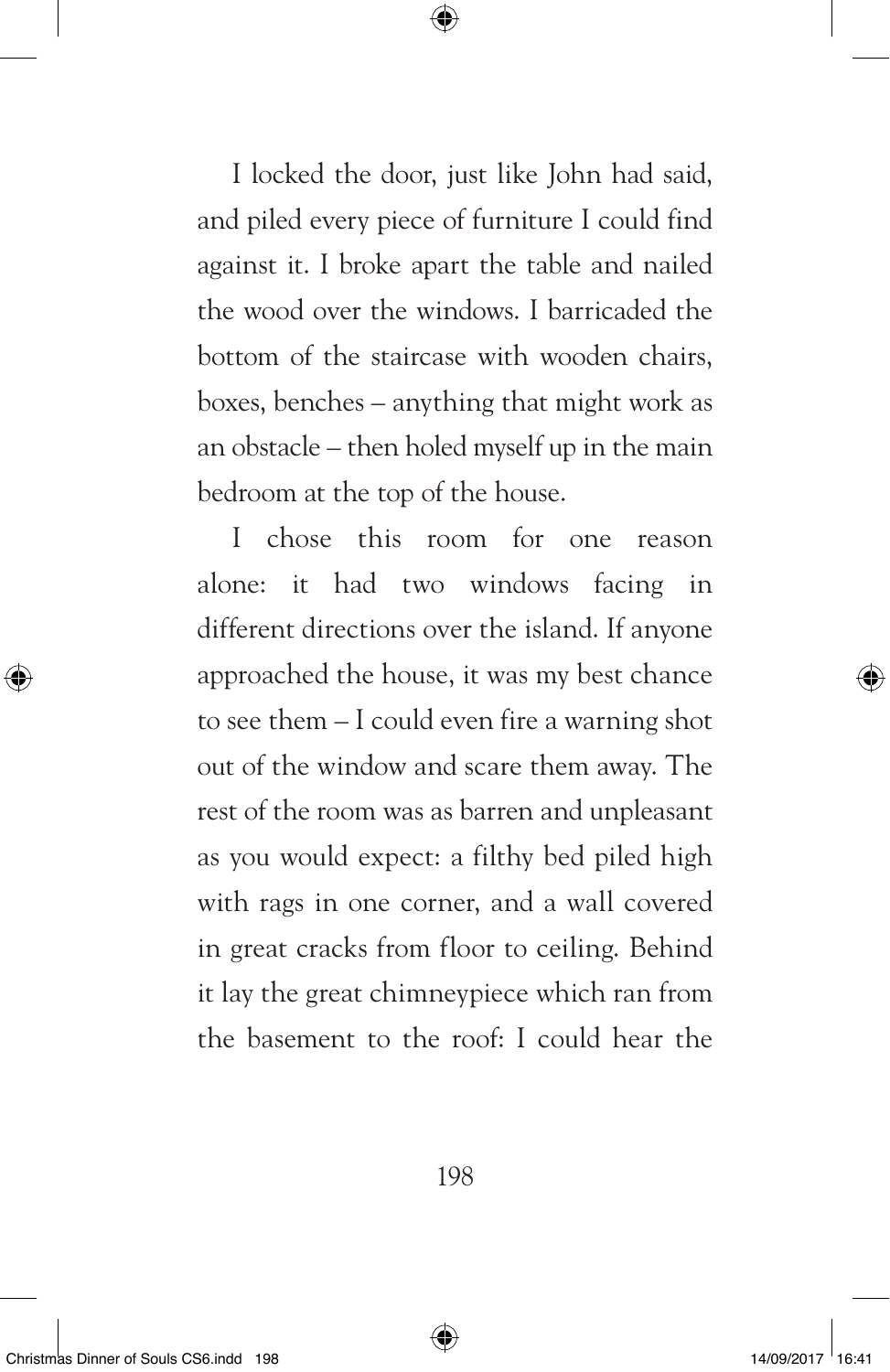wind whine through it as the blizzard grew closer.

⇔

I broke apart the bed and hammered the boards over the window frames, so that only the thinnest of grey lights could seep into the room. Before I had finished it, the snow had started to fall, hard. Wrapping myself in every blanket I could find I sank into a corner and watched the last dregs of sunlight die over Cu Sith.

I have no idea how long I sat there, watching and waiting. The room had a clock, but the hands had fallen off long ago – all it gave me was the slow, steady tock of unravelling time. Soon the dull grey of the blizzard faded into a crippling blackness – and when it did, the room became cold. *Deathly* cold.

I set to work lighting candles, sticking them to every surface of the bedroom until it lit up

199

⇔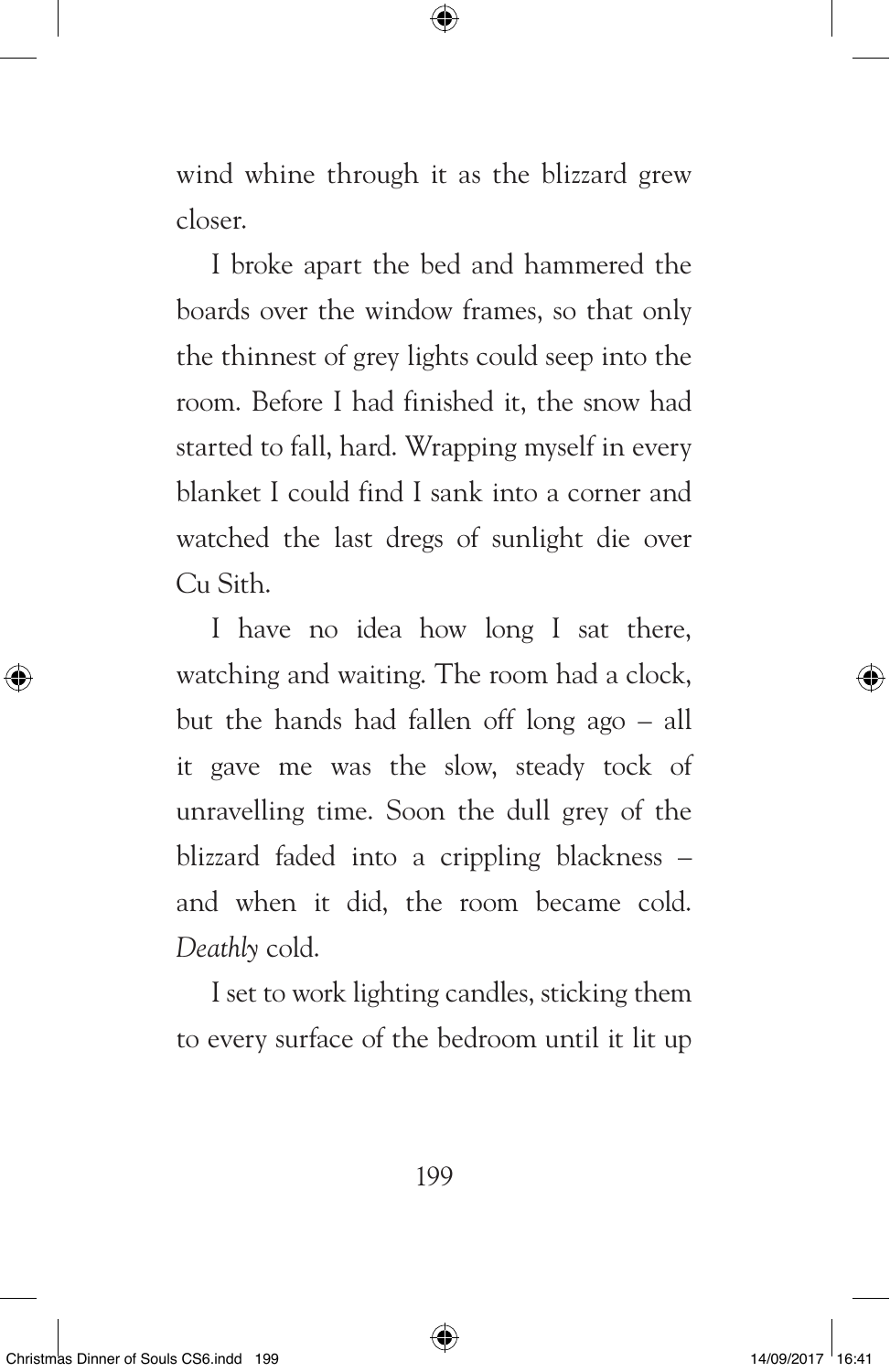around me like a lantern. Outside the wind kept screaming madness and sent the window boards rattling. I sank back into the corner, the revolver clutched to my chest. I had never felt more scared in my life.

⇔

'Please God,' I whispered. 'Don't let me die here. Don't let me die on this miserable island. I'll give you whatever you want. Just don't let them get me. Don't . . .'

I don't remember falling asleep. I do remember opening my eyes and seeing that all the candles had burned out – that I was surrounded by darkness. The blizzard had finally passed, and the wind had died. The windows weren't rattling any more.

That was why I could hear it.

*Crunch, crunch. Crunch, crunch.*

Someone was walking towards the house. No – two people. Two sets of footsteps in the snow.

200

⊕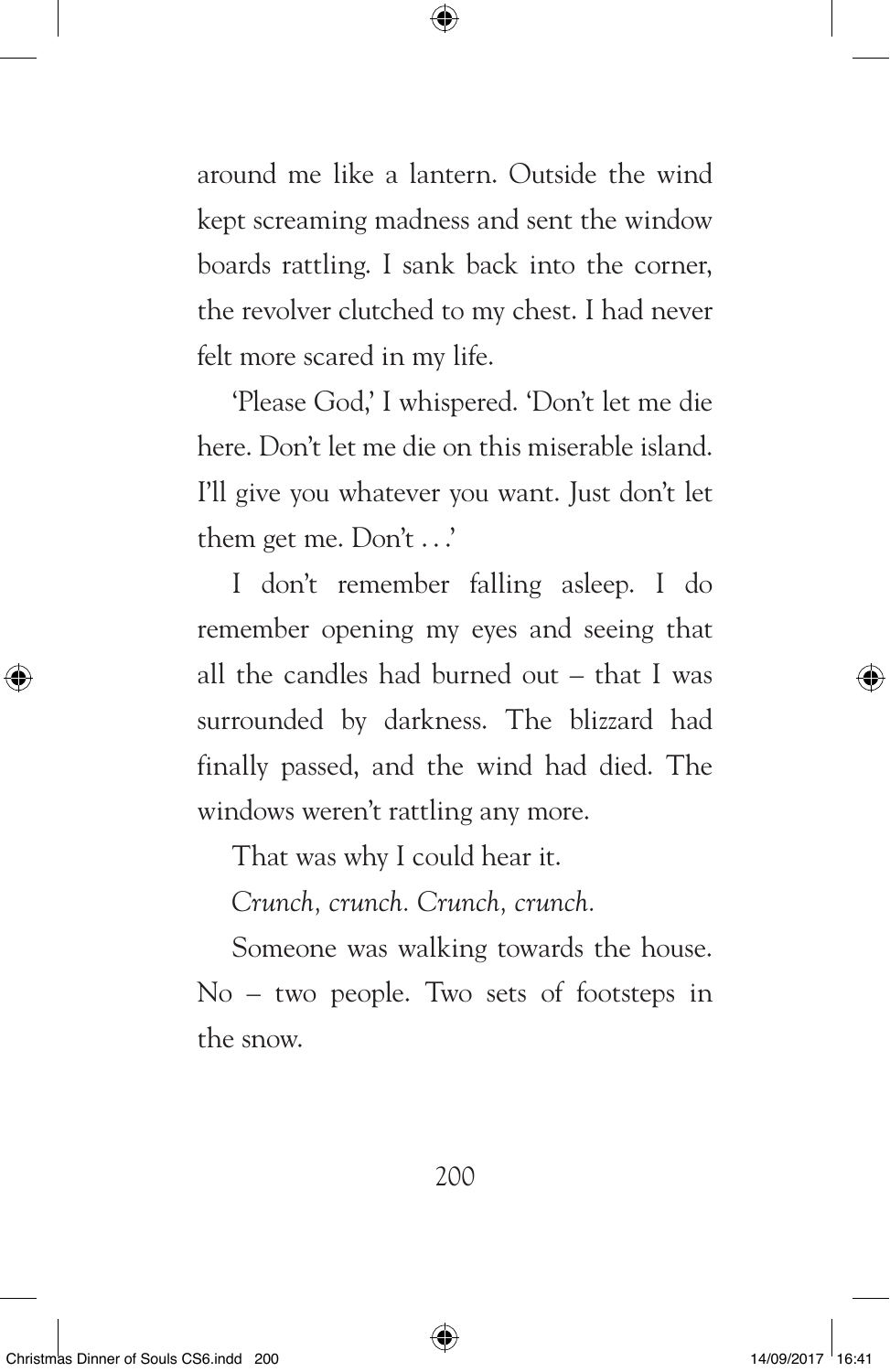I sat bolt upright, my heart racing. The family had come back for me. They were outside the house.

⇔

I ran to the boarded windows and looked outside. It was so dark I couldn't even make out the ground. The only sign of life were the footsteps, getting closer and closer to the house.

I lifted the revolver, ready to send out a warning shot. I only had six bullets. That meant I had to wait until they were right beneath me, right outside the front door. It was the only way I could scare them enough to ensure they'd run away. But leave it too late and— Well, it didn't even bear thinking about.

I silently removed one of the planks of wood over the window and stood in the pitch dark, holding out the revolver in trembling hands. My breath plumed in the frozen air. All I could do was listen.

*Crunch, crunch, crunch, crunch.*

⇔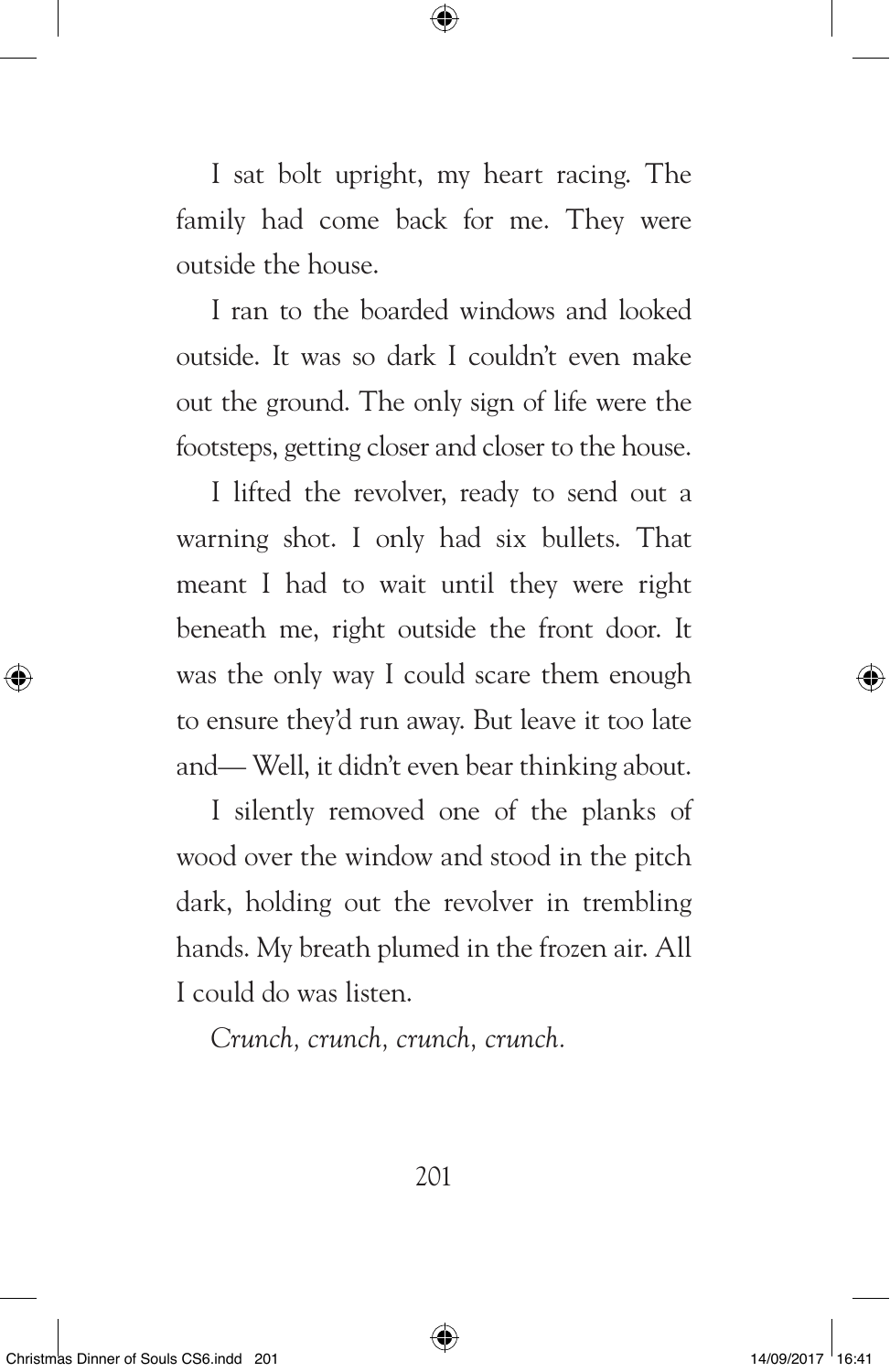The footsteps reached the front door.

⇔

*Crunch.*

And stopped.

For a long time there was nothing. No talking, no sound of the door being tested. I stood stock-still, trying to silence my heartbeat, trying to keep my nerves quiet and my gun steady and—

BOOM*.*

The sound came from above me, slamming on the roof.

I cried out in shock. There was something on the roof – and it was big. My brain reeled. The house was three storeys tall – how on earth could any one have jumped up there? And yet I could hear them even now, pounding across the roof tiles to the far corner of the room – two sets of footsteps in a close dance, making their way to the chimney . . .

I gasped. Suddenly all I could see was

202

⊕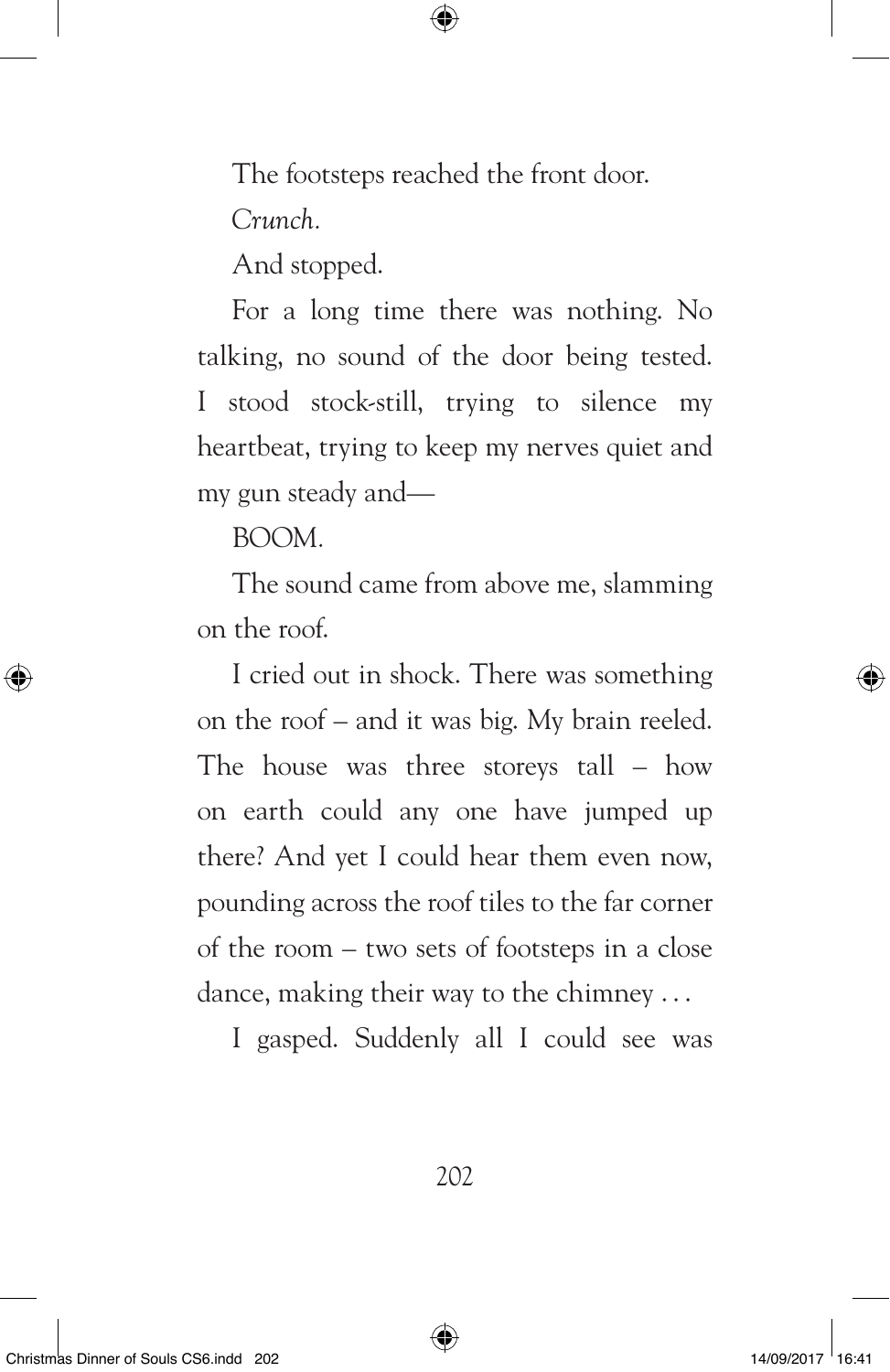John's face in the basement, his face blank and expressionless.

⇔

*Black Dog that comes down the chimney.*

Horror rose like a flood inside me. I wasn't hearing two sets of footsteps. It was something on four legs.

I turned to the chimney on the wall – and cried out with a sickening, gut-white fear. The bricks were swelling and splitting right in front of me. Something was forcing its way down the chimney and inside the house. A new sound filled the room – claws scraping against stone. I could hear heavy gasping breaths through the wall, the bricks heaving like a chest as the monster dragged its way to the basement . . .

The basement that was bolted from the outside.

And suddenly there was John's face again, begging me with tears in his eyes.

203

⊕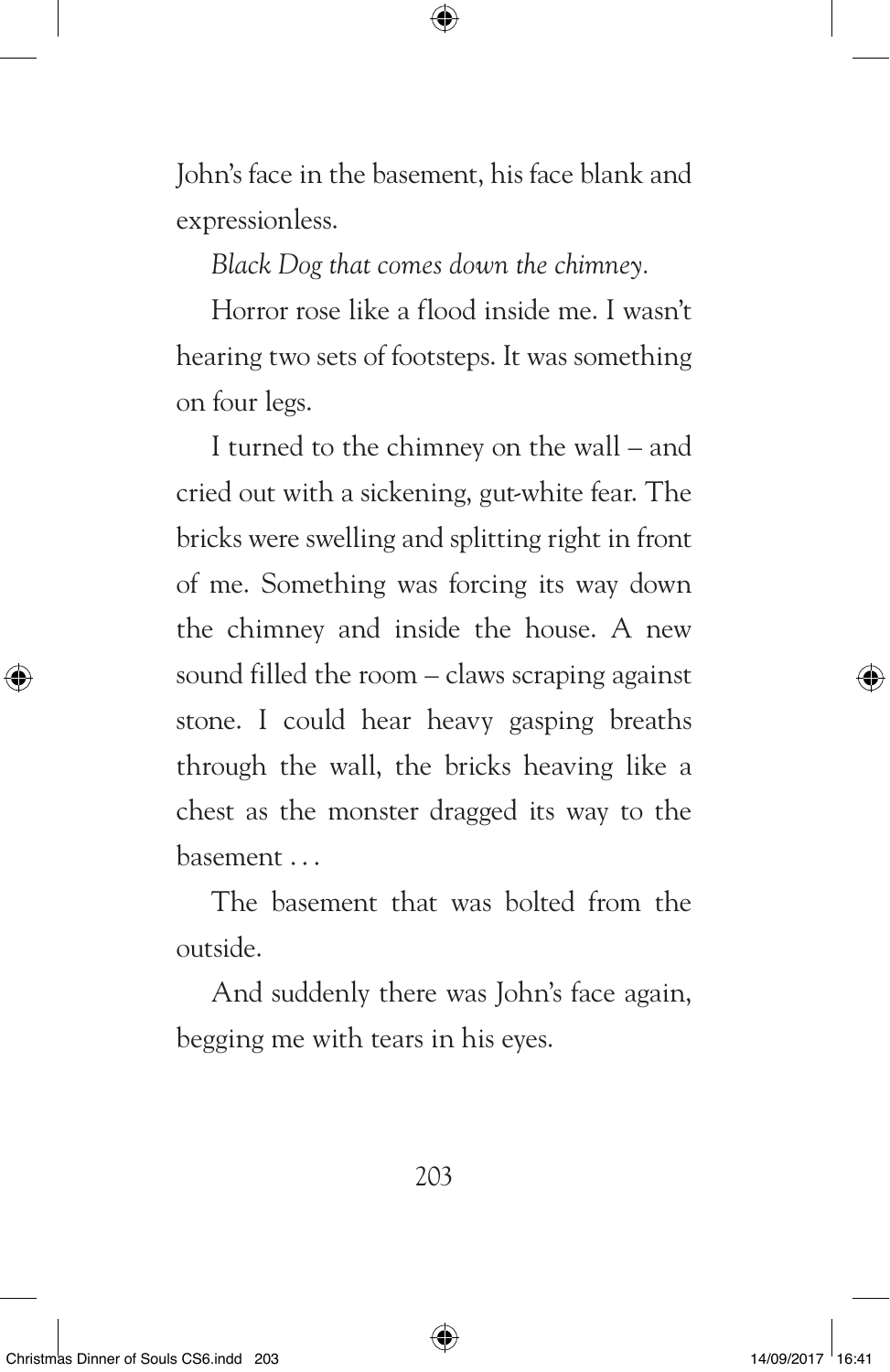*You have to lock the door. Lock it tight so nothing can get in.*

He hadn't meant the front door. He'd meant the basement door. The door I had left open.

I had turned the house into a fortress – and I had locked myself inside it with a monster.

The house filled with a howl so loud and terrible that every hair on my body stood on end. The floor shuddered beneath my feet – the shudder of something huge and fast running up stairs.

Black Dog was coming for me.

I cried out in terror and threw the bedroom door shut. It had no lock – but that would make no difference here. The monster had heard me – I could hear it charging out of the basement and tearing through the ground floor to find me. There was nowhere left for me to go but the window.

204

⊕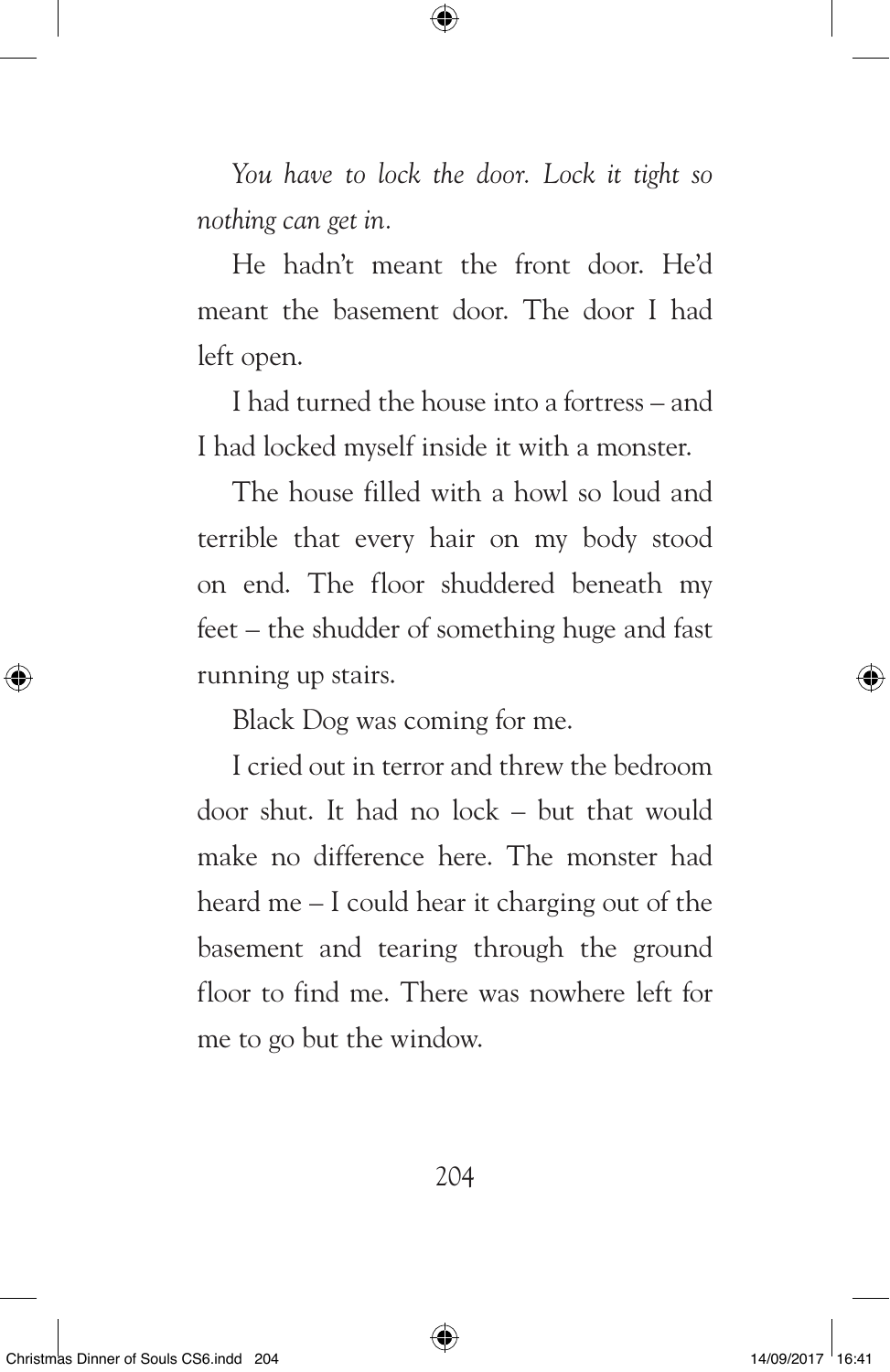I tore off the boards as fast as I could – but it wasn't fast enough. I could already hear Black Dog flying up the staircase, tearing apart the obstacles I had left in its path like they were matchsticks. It was already on the first floor, pounding up the second flight of stairs . . .

⇔

The last of the boards gave way. I ran my hand around the frame, looking for the handle – but there wasn't any. I gave a great groan of terror. The monster was on the second floor now, the sound of its feet hammering against the steps below me as it grew closer, the howl in its throat getting louder and louder . . .

I stepped back from the window and raised the revolver.

BLAM!

The blast shattered the glass and the room filled with freezing sea air just as the monster

205

⊕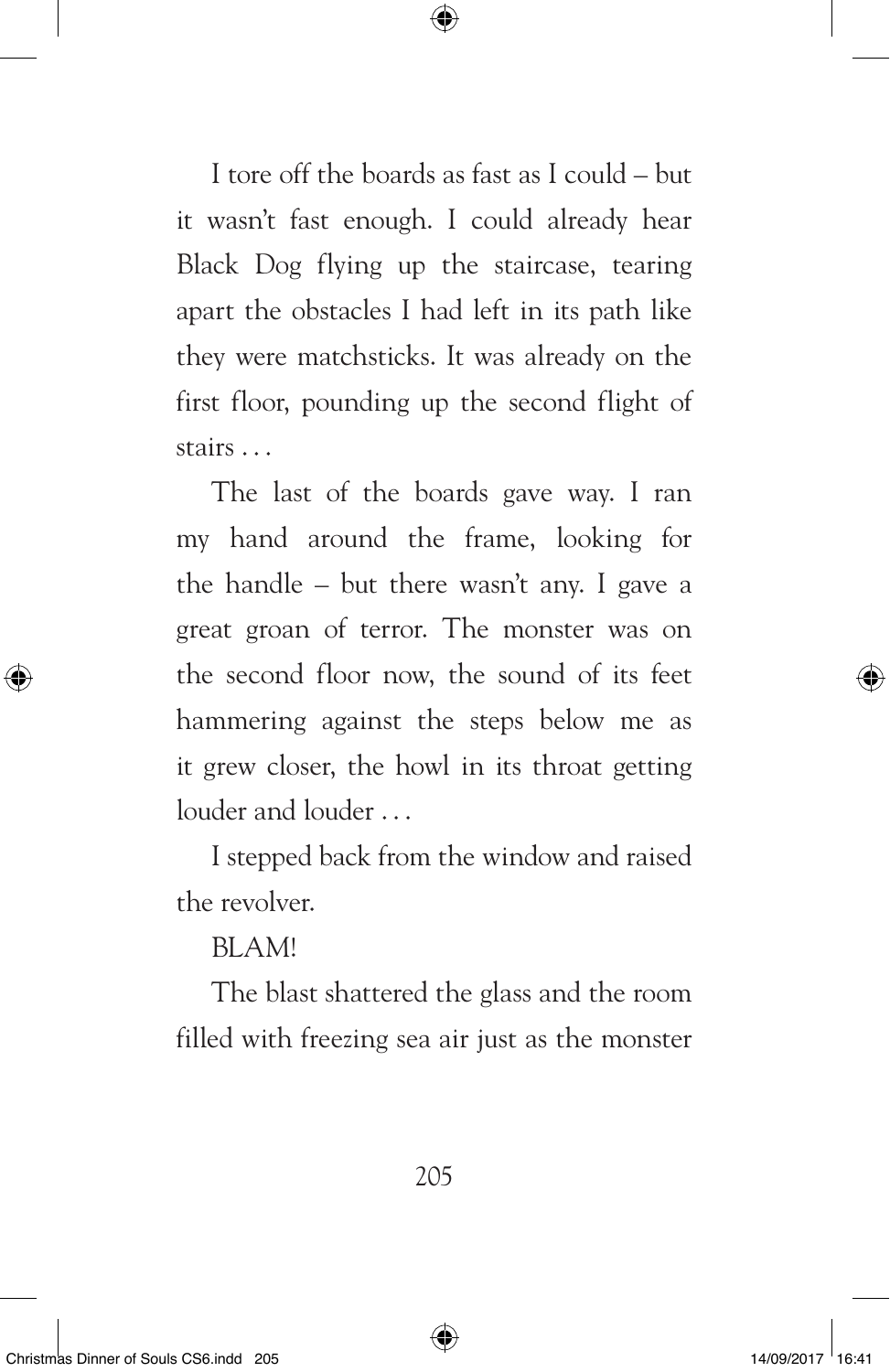reached the final flight of stairs. I could hear its claws gouging through the wooden steps as it tore towards the bedroom door, its great heaving sides scraping against the walls and splitting the plaster . . .

⊕

I threw myself at the window at the exact moment the door exploded inwards. I shouldn't have turned back. I should have flung myself straight out the window and taken my chances with the ground. But I couldn't help myself. I couldn't help turning to see what had come for me from the darkness of Cu Sith – what it was that filled the door frame from edge to edge right now, with its foul black hair and bleeding eyes . . .

It was the worst mistake I ever made. The monster leapt at me in a single bound, its jaws wrenched open wide as I whipped round the gun and pulled the trigger . . .

I remember the pain. I remember the

206

⇔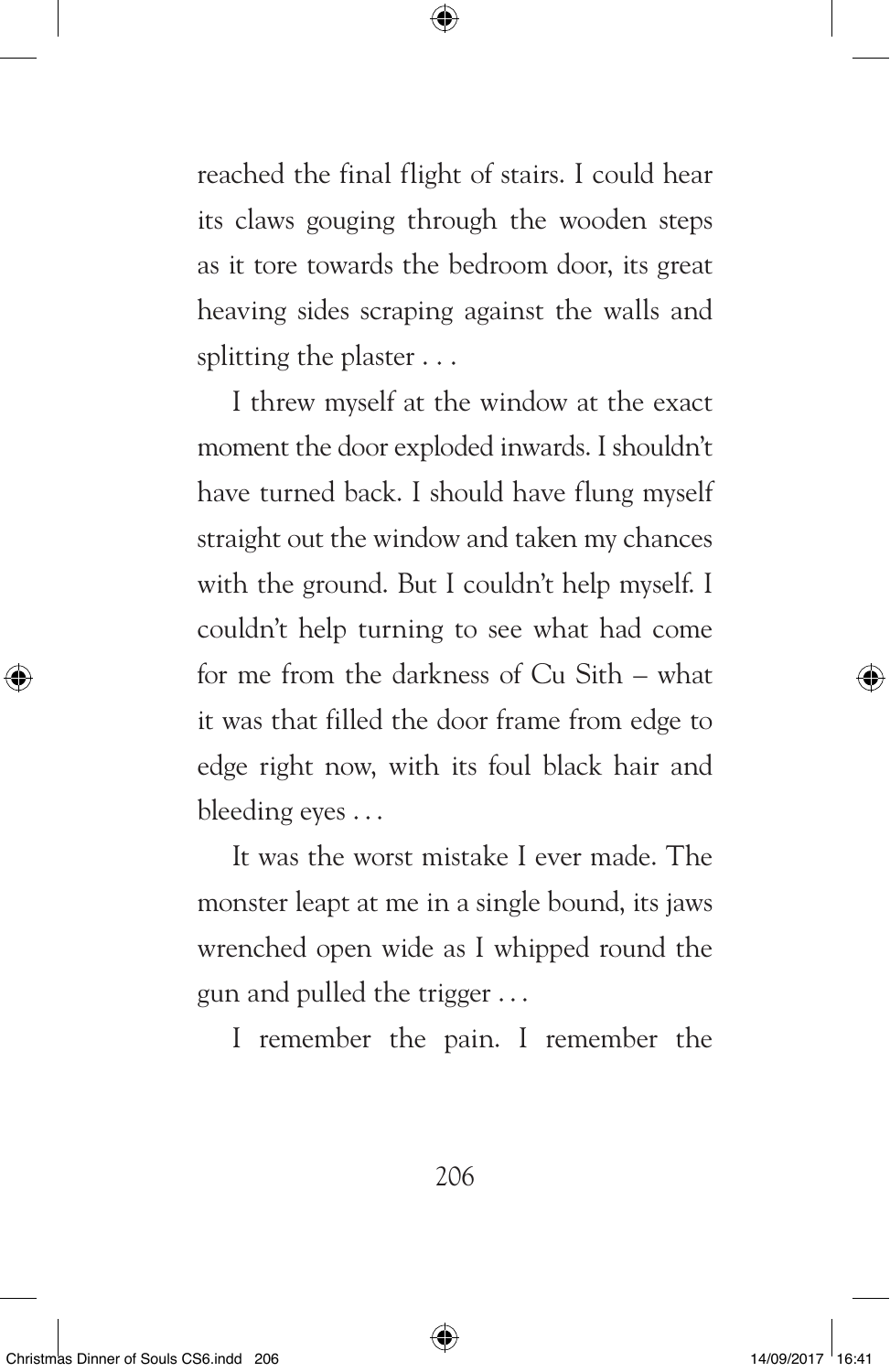muffled gunshot that seemed to come from somewhere far away. I remember the sensation of cold as I fell through the window and into the night air. I remember the snow on the ground as I landed, and how for a moment I thought that I could hear the waves themselves crashing on to the island, heaving themselves out of the black north ocean to claim me – until I realised it was footsteps. Running towards me on every side, getting closer.

⇔

*It's them,* I thought. *It's the family, come back for the final part of their sacrifice – to feed me to him, piece by piece.*

And the funny thing was – for a moment, lying there in the snow, staring up at the starless night as the footsteps drew closer – dying wasn't what frightened me the most. What frightened me most was knowing that no matter what the family did to me, no one

207

⊕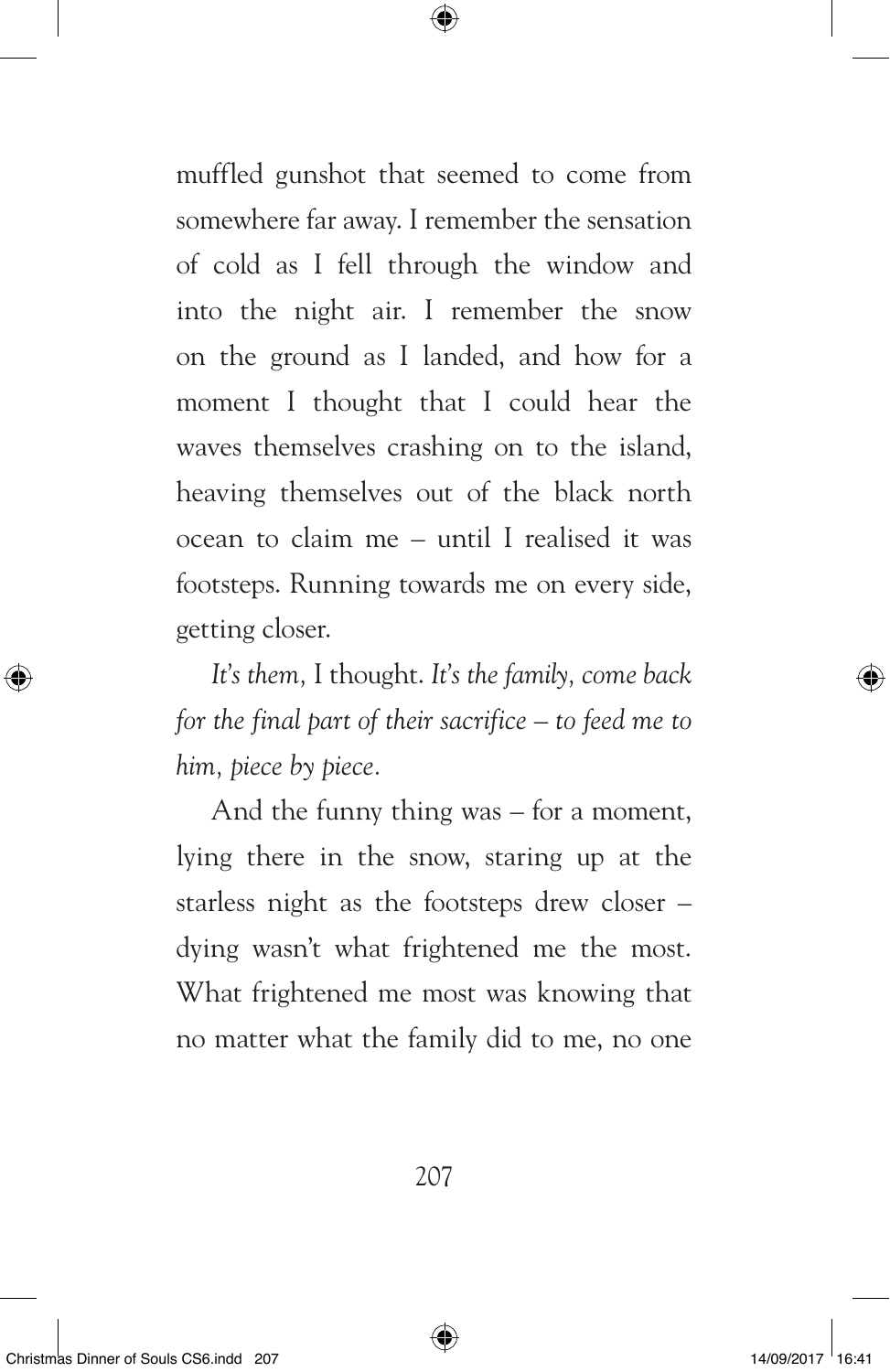would ever find my body. That there had been hundreds before me, and there would be hundreds more after. That I would spend my last living moment on Cu Sith – and then become another ancient myth, lost to the dark waters of time.

⇔

And my last thought before the darkness fell completely was – *what will they do to me in that basement*?

*Drybone Creathe fell silent. He remained staring into the fire – no one could see his face.*

*'And then?' said the Dean. 'What happened next?'*

*Creathe didn't turn round. He kept his back to the table, facing the fire.*

*'When I woke up, I was in hospital on the mainland. It was New Year's Day: in front of me were the two men that my boss had sent to meet me.*

208

⊛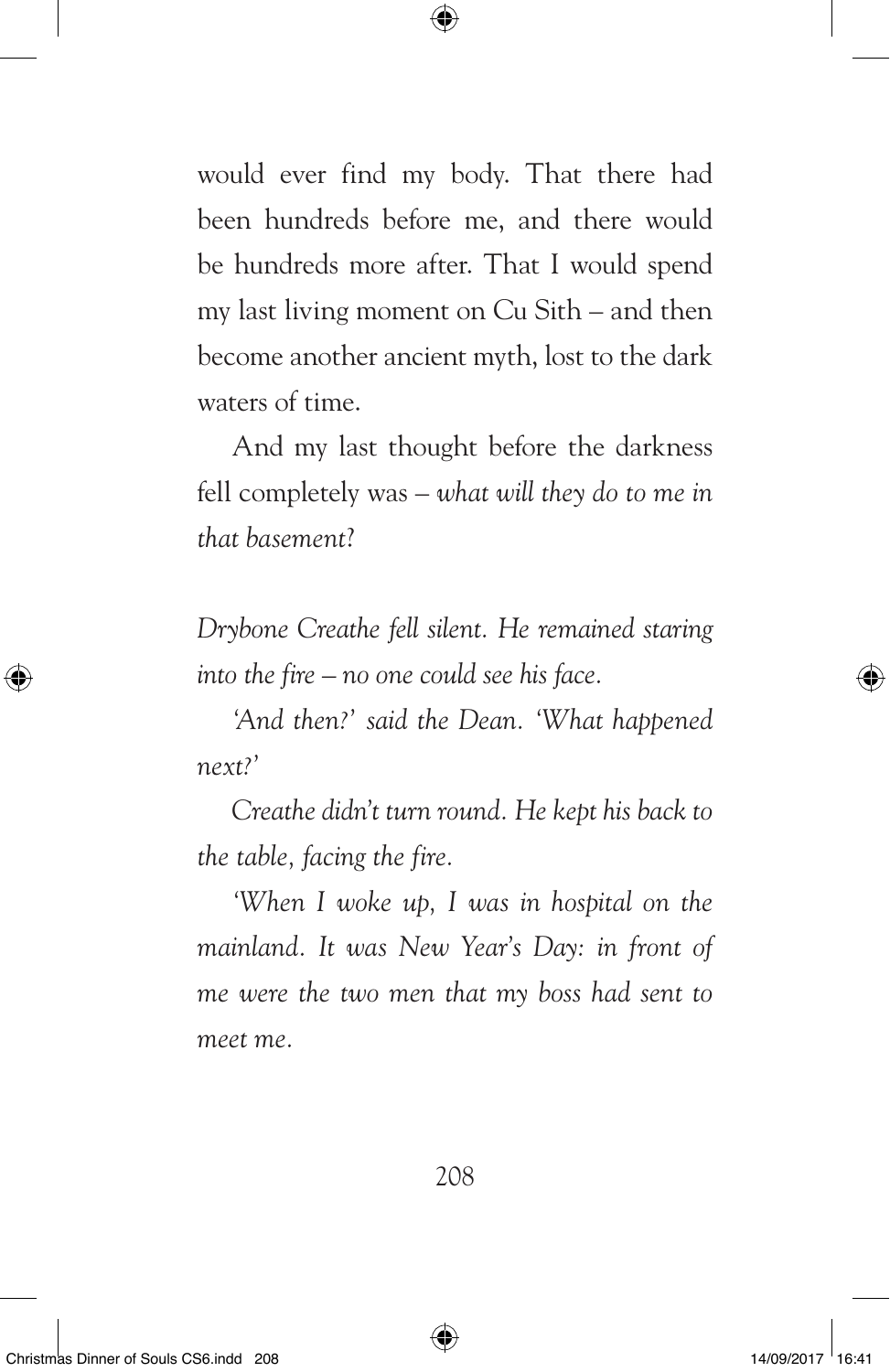*'They explained what had happened: apparently when the young fisherman had returned to the harbour on Christmas Eve, there was uproar – no one could believe that he had taken me to Cu Sith and left me there. A handful of brave fisherman had waited for the storm to pass before coming to get me, right there and then in the middle of the night. They had found me lying on the snow outside the house, covered in blood. If they hadn't arrived when they did . . . well, who knows what could have happened to me.'*

⊕

*The Dean glanced at the other guests. They looked as confused as he was.*

*'And the monster?' he asked. 'Black Dog?'*

*Creathe shook his head, his hand still clutching at his chest.*

*'The house was empty – the whole island was empty, in fact. The family had disappeared. There was no explanation for what had* 

209

⇔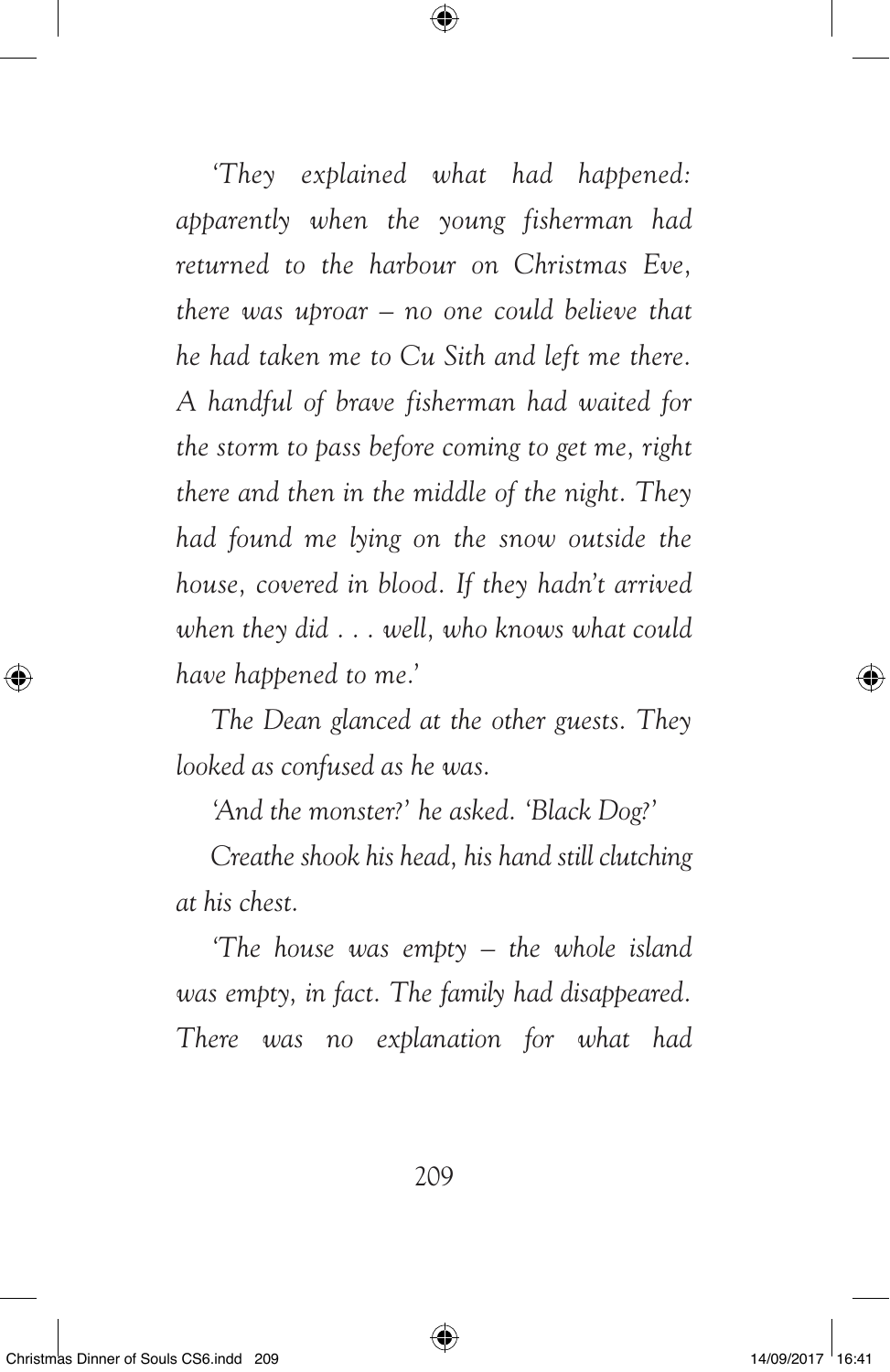*happened – nothing except my story, which sounded like the fantasies of a madman. The company didn't believe me, of course – why would they? Why believe a giant monster had come down the chimney to get me? The two men handed me my termination papers, and I never went back to work again.'*

⊕

*The guests had begun to lose interest in Creathe's story. One or two of them turned back to the enormous pudding on the table, searching through it for the missing prize.*

*'But there* were *one or two things which no one could explain,' said Creathe. 'For example, the state of the house. There was no way I could have torn through the wood of the floorboards like that – as if my hands were made of knives. And of course, how could anyone explain what they found in the centre of the pounded-dirt floor in the basement, surrounded by a ring of dead sea grass and covered in—'*

210

◈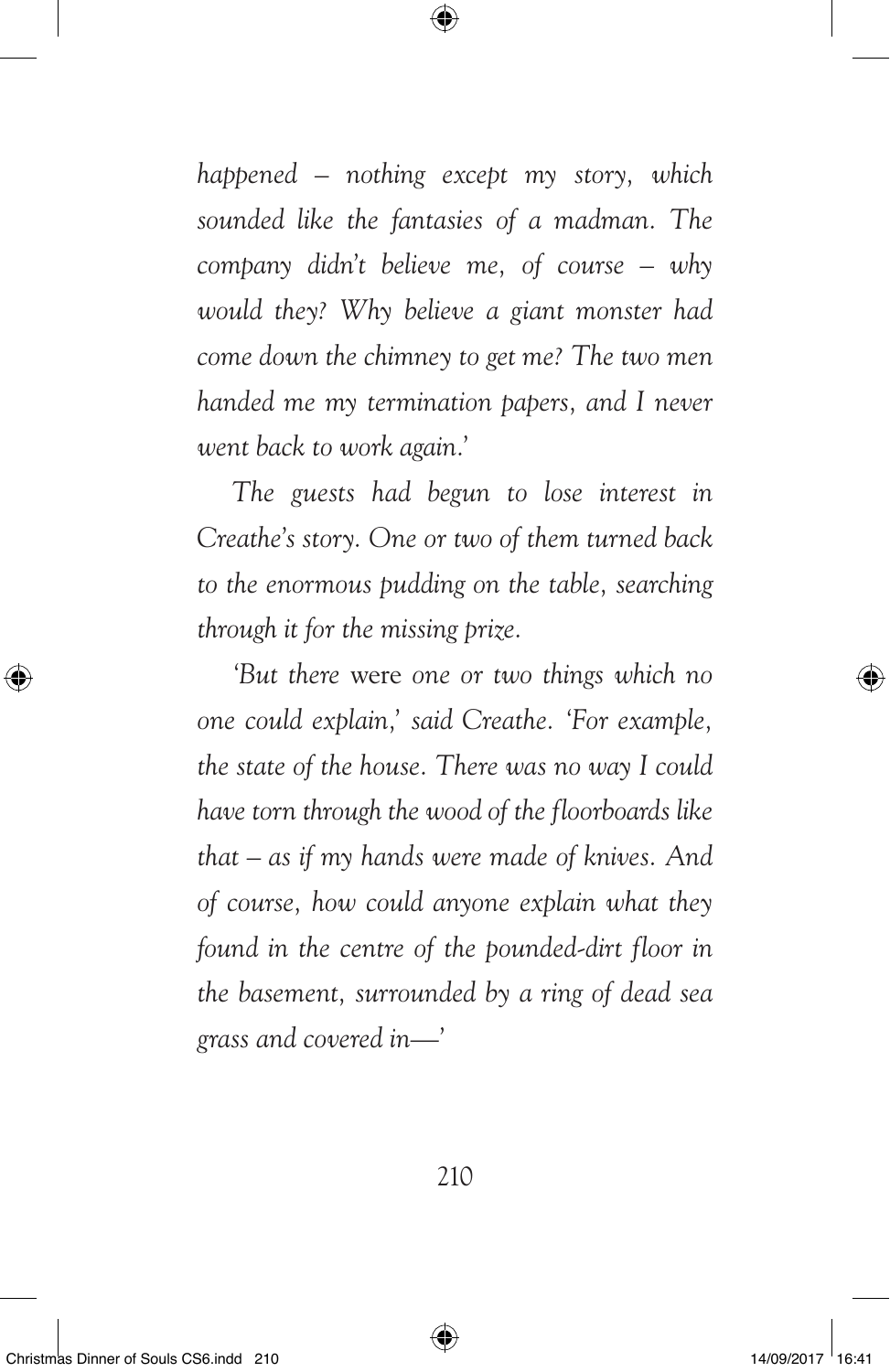*The hall was filled by a high-pitched scream. Everyone spun round. Lady Arabella Dogspit, who had been wolfing the remains of her Christmas pudding, flew back from her seat in terror, flinging something away from her like a red-hot coal.*

⊕

*It was a human hand. It had been torn off at the wrist and stripped to gleaming bone – and clutched in its grip was a black revolver.*

*Another sound filled the hall now. It was Drybone Creathe, shrieking at the top of his voice. He had turned back to the table, but his face was no longer blank: it was contorted with insane laughter, his eyes wide and howling. He tore his arm from his shirt to show the ragged stump where his hand should be, where something years ago had torn it from him and never given it back.*

211

⇔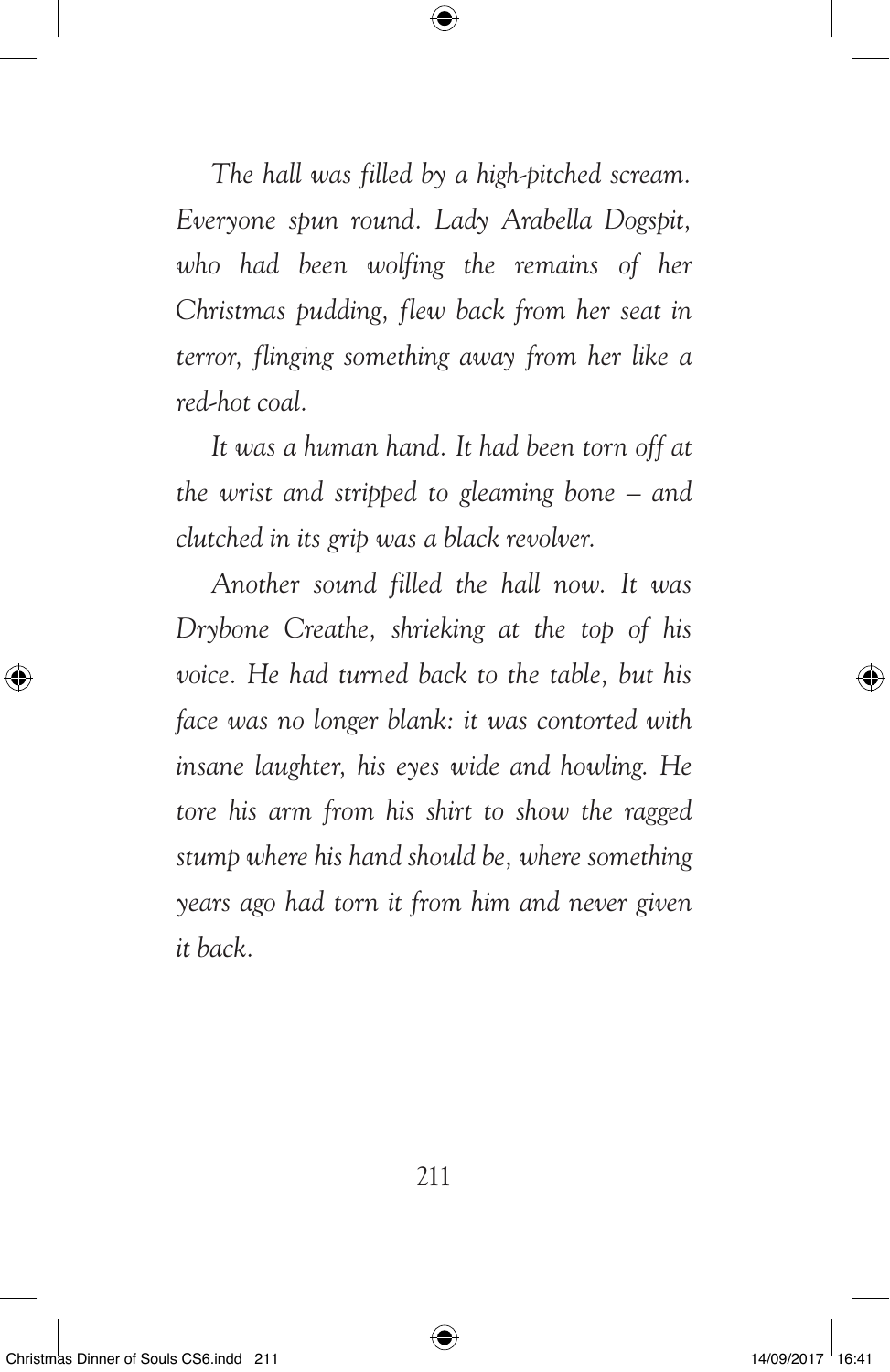

⊕

A *t first the guests were stunned – but one by one, they joined in with Creathe's manic laughter. Soon they were pounding the tables and rolling over backwards – after a while even Lady Arabella was shrieking along. The Dean wiped tears from his eyes.*

*'Creathe, that's the first time I've seen you smile in forty years! And I do believe it might be the best surprise we've seen tonight!' He raised his glass. 'Come everyone, another toast! To the most gruesome, horrifying Christmas Dinner of Souls yet!'*

⊕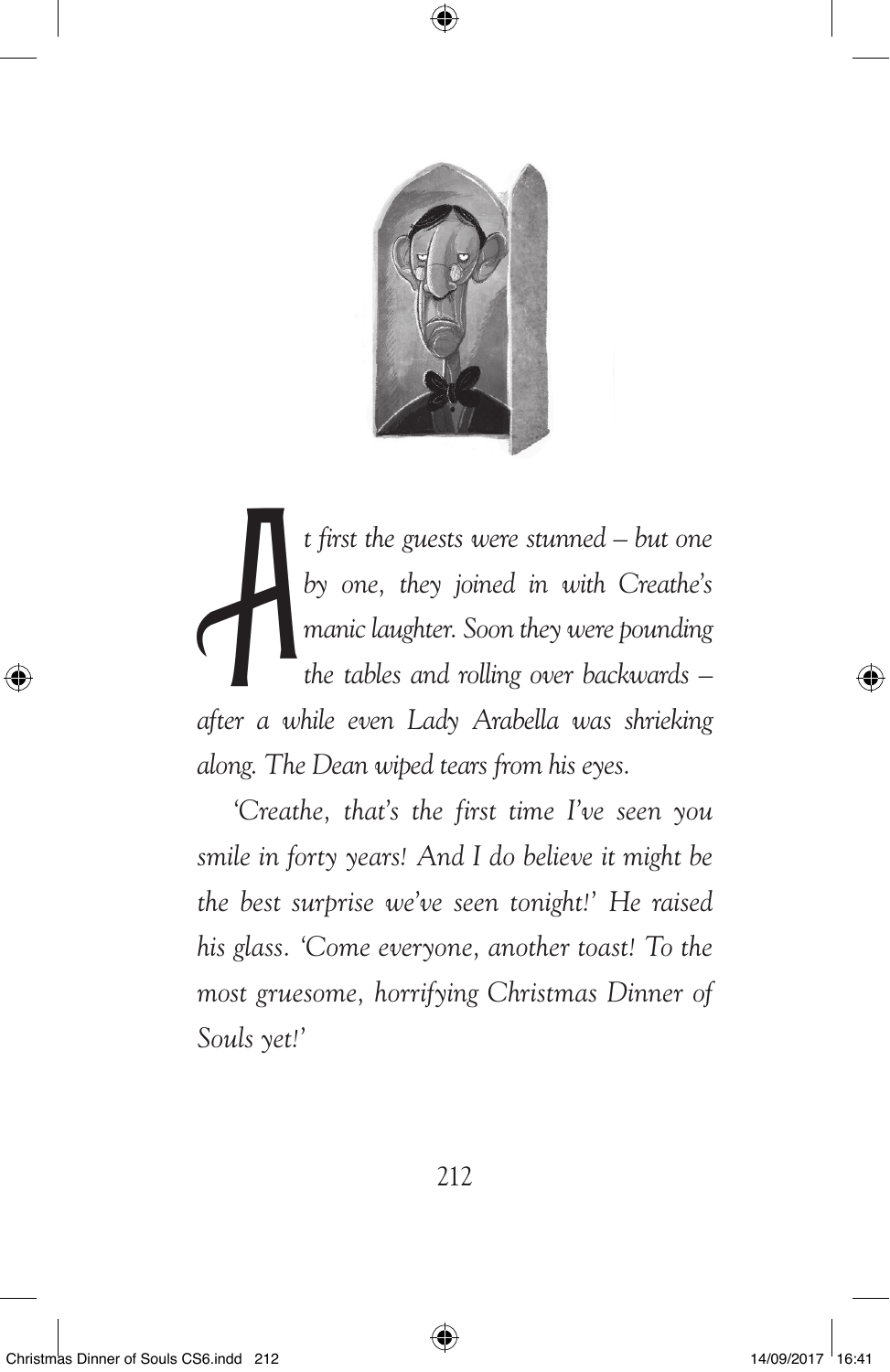*Within seconds a flurry of forks and spoons and plates were flying through the air towards Lewis.*

€

*'Serving boy!'*

*'More gin, you miserable bag of filth!'*

*Lewis scrambled for the coffin-shaped cabinet in the corner.*

One more story and I'm out of time*, he thought to himself.* What are they going to do to me then? I have to find a way out of here! Think, Lewis, think!

*Lewis came to the cabinet – and stopped.*

*The cabinet was empty. There were no bottles of gin left.*

*'What are you waiting for, boy?' bellowed the Dean. 'Refill our glasses, now!'*

*Lewis turned to the table. A sea of cruel and evil faces met him in the firelight. His throat dried up. This was it – this was the moment they killed him.*

213

⇔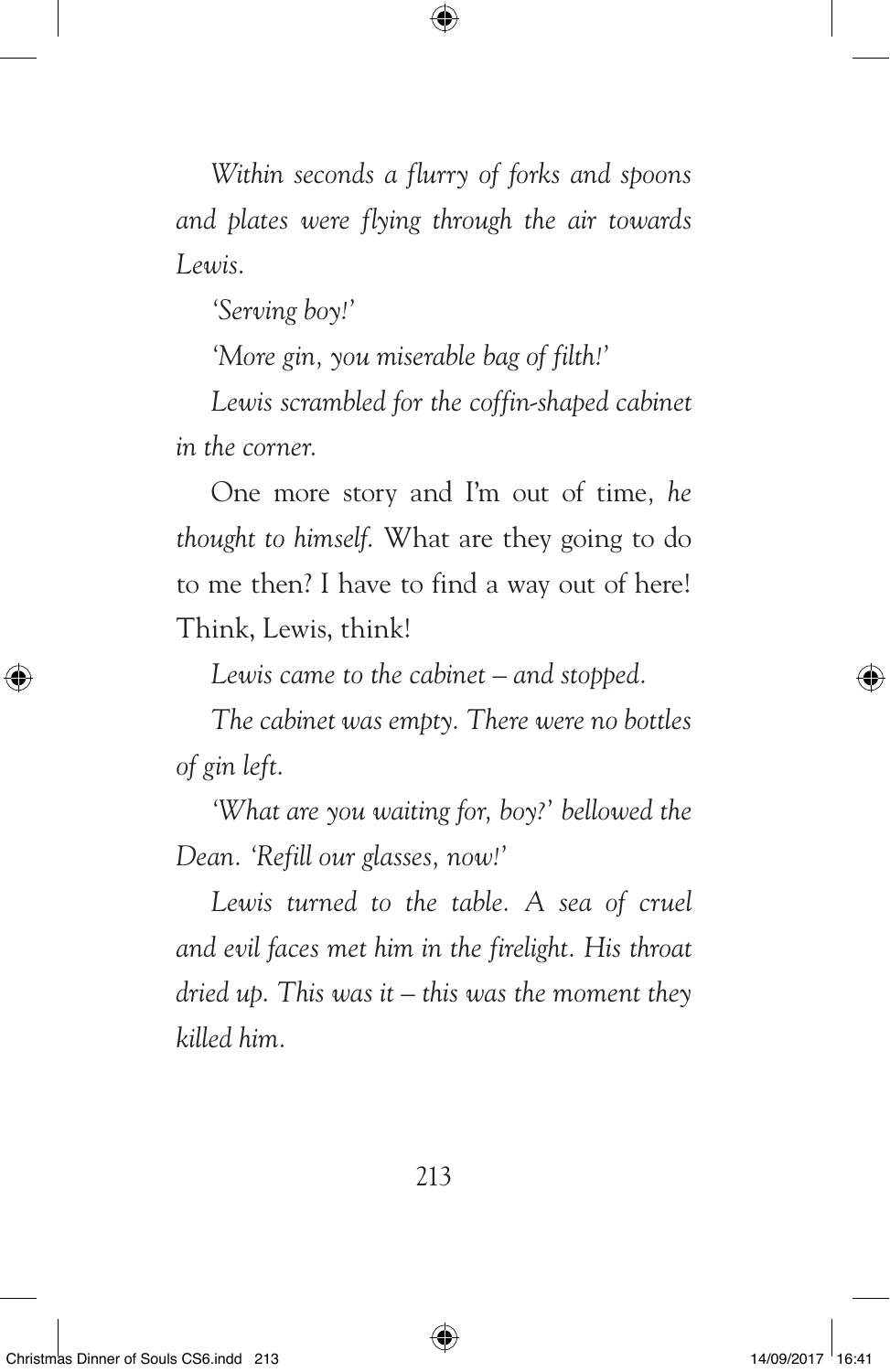*'There's . . . there isn't any more,' he whispered. 'It's all gone.'*

⊕

*The effect on the room was cataclysmic. The guests leapt from their chairs like they had been electrocuted.*

*'No more gin?'*

*'The little maggot's guzzled it up for himself!'*

*'Get 'im!'*

*'Skin 'im!'*

*'Rip out his teeth!'*

*'NO!'*

*The Dean smashed his hand onto the table.*

*'Didn't you hear me the first time? No one touches the boy until after the Dinner is finished! We need him!' He turned to Lewis with an evil grin. 'Because we* all *know what happens to the serving boy at the end of the night, don't we?'*

*The guests broke into maniacal laughter once more. Lewis trembled from head to toe . . .*

214

◈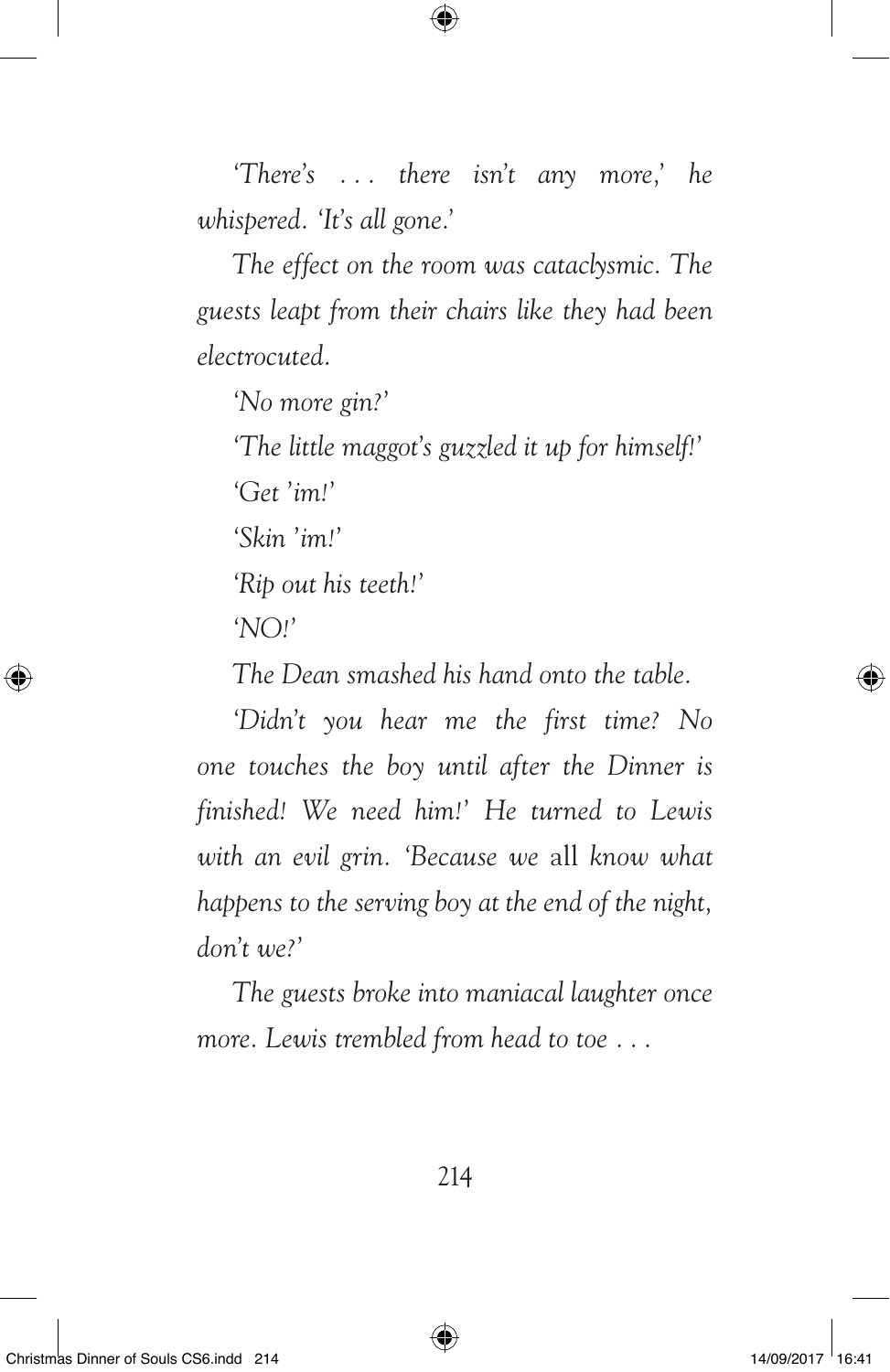*'That's right!' said Drybone Creathe. 'We make him clear up!'*

⇔

*Lewis blinked.* Clear up?

*'It'll take him* forever*,' said Bloodrick Gallant gleefully. 'Look at this place! It's a tip!'*

*'Just mopping the floor will take him most of Christmas morning,' said Ariadne Biter.*

*'And that says nothing for the laundry!' giggled Sir Algernon Thoroughbred-Pilt, grabbing the tablecloth. 'Oooh, these stains are going to be a nightmare!'*

*Lewis's face flooded with relief – that was it? They'd make him tidy up? After all this time, he'd been so worried – and all for nothing. He still had a chance to get out of here and stop these evil people, before they tried to destroy Christmas!*

*The clock struck six.*

*'Come!' said the Dean. 'Our night is not yet over. We still have one more story to hear.'*

⇔